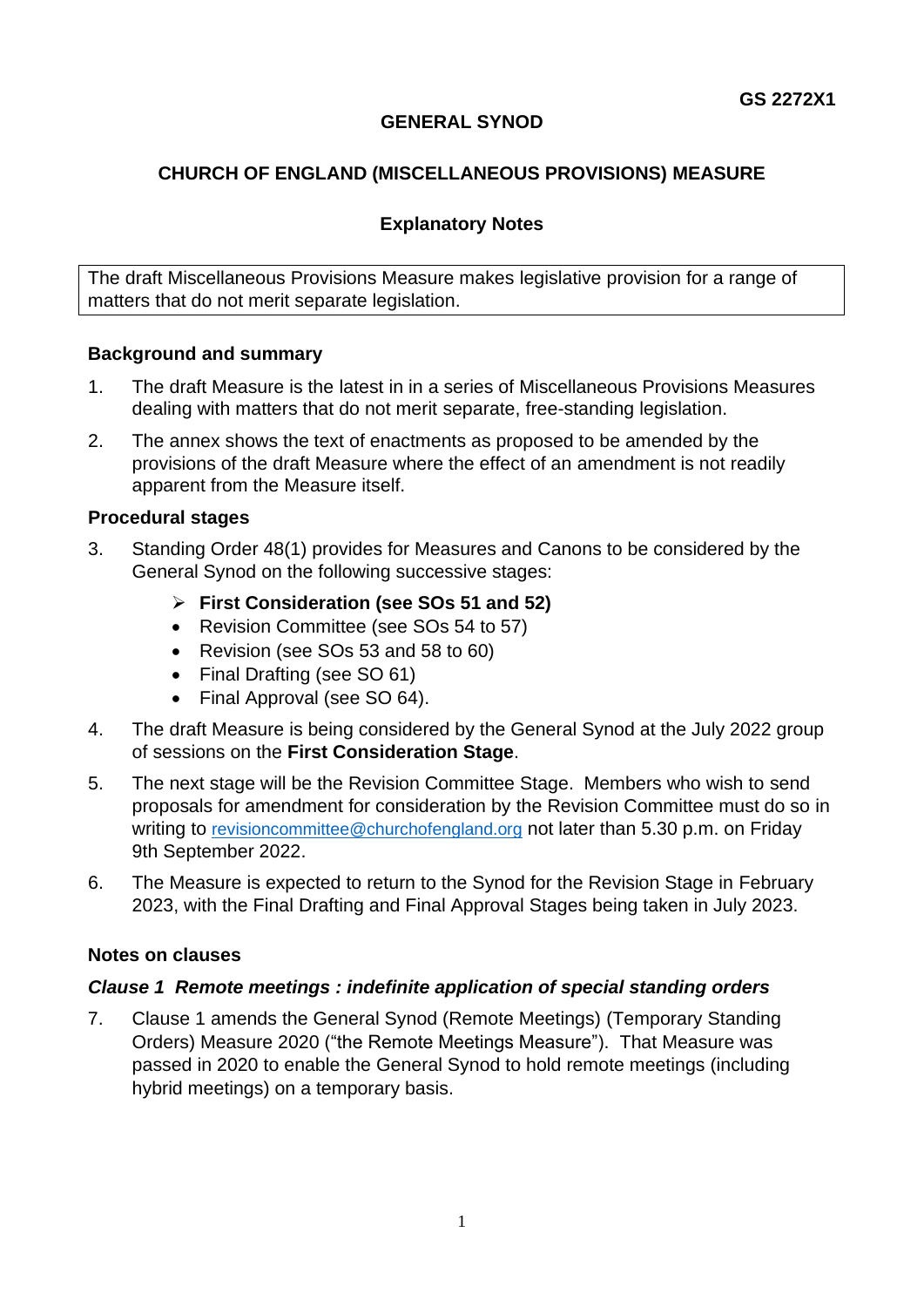- 8. Subsection (1) removes the prohibition in the Remote Meetings Measure on Article  $7<sup>1</sup>$ and Article 8<sup>2</sup> business being considered at a remote meeting or hybrid meeting of the General Synod.
- 9. Subsection (2) amends section 3 of the Remote Meetings Measure to enable standing orders for remote/hybrid meetings to continue in operation indefinitely if the Synod so decides.
- 10. Subsection (3) changes the short title of the Remote Meetings Measure so that it no longer includes "(Temporary Standing Orders)".

## *Clause 2 Legislative Reform Measure 2018: removal of sunset*

- 11. Clause 2 removes the sunset provision from the Legislative Reform Measure 2018.
- 12. The Legislative Reform Measure 2018 introduced a power for the Archbishops' Council, with the approval on a case by case basis of the General Synod, to make Legislative Reform Orders. Legislative Reform Orders can amend Measures and other provisions of ecclesiastical law contained in primary legislation to remove or reduce burdens that result from that legislation.
- 13. The Legislative Reform Measure contains a sunset provision which provides for the power to make Legislative Reform Orders to expire five years after the first Order is laid before the Synod. The sunset provision enables the Archbishops' Council, with the approval of the General Synod, to make an order extending the life of the power to make Legislative Reform Orders beyond that five-year period, subject to the approval of both Houses of Parliament. Extension can be either indefinite or for a specified period of time The first Legislative Reform Order was laid before the Synod in March 2019. Accordingly, unless it is extended, the power will expire in March 2024.
- 14. Instead of the Archbishops' Council making an order to extend the power indefinitely, clause 2 would achieve the same result by removing the sunset provision.

## *Clause 3 Terms of service*

- 15. Clause 3 amends the Ecclesiastical Offices (Terms of Service) Regulations 2009 ("the Regulations") which set out the terms of service for clergy and laity who serve under common tenure.
- 16. Subsection (1) inserts a new paragraph in regulation 2 of the Regulations so that the terms of service for common tenure office holders do not apply to a person who is licensed to exercise ministry as a member of a religious community. Unlike others who hold office under common tenure, members of religious communities are not in receipt of a stipend or provided with housing by "the relevant housing provider"

 $1$  Article 7 business is synodical business that is concerned with making "provision touching doctrinal formulae or the services or ceremonies of the Church of England or the administration of the Sacraments or sacred rites thereof". Article 7 business is subject to special procedures involving the possibility of references to the Convocations and the House of Laity.

 $2$  Article 8 business is synodical business that is concerned with making a "Measure Canon providing for permanent changes in the Services of Baptism or Holy Communion or in the Ordinal, or a scheme for a constitutional union or a permanent and substantial change of relationship between the Church of England and another Christian body being a body a substantial number of whose members reside in Great Britain". Article 8 business is subject to special procedures that involve references to diocesan synods and, in some cases, special majorities in the General Synod.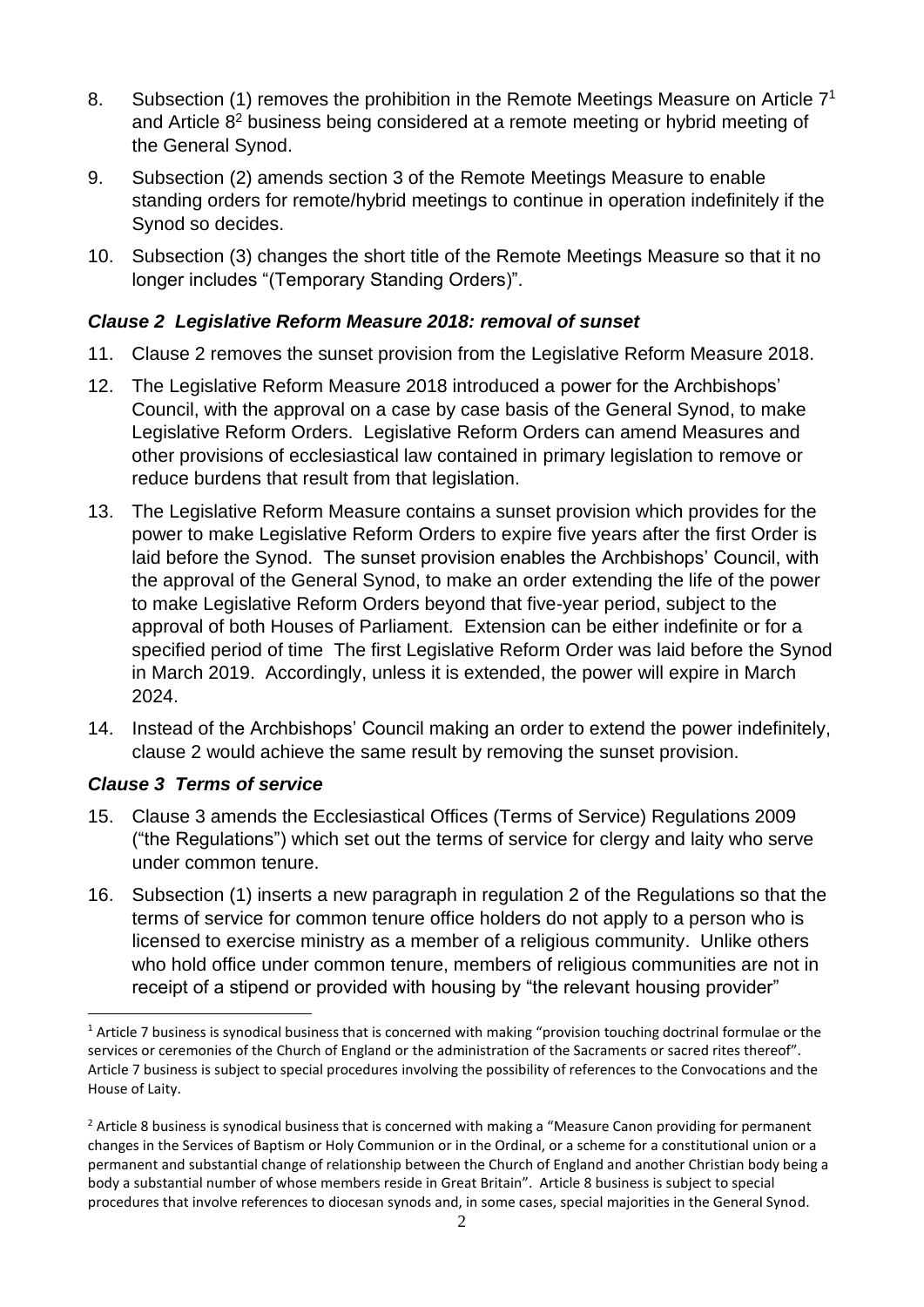(usually the DBF). Nor are other matters relevant to parochial clergy such as rest days, annual leave, ministerial development review, capability procedures etc. appropriate to members of religious communities. It is therefore inappropriate that the Regulations providing for these matters to apply to them.

- 17. The Regulations already contain provision that disapplies their provisions to clergy who exercise ministry pursuant to a contract of employment (e.g. hospital chaplains). The amendment made by subsection (1) creates an equivalent exception for members of religious communities. A member of the clergy licensed to serve in connection with a religious community will be subject to the terms of service set out in the Regulations only to the extent (if at all) that he or she also exercises ministry under some other form of licence (for example a licence to minister in a parish). Subsection (2) makes consequential amendments.
- 18. Subsection (3) inserts provision in regulation 3 which is concerned with the statement of initial particulars of office of a common tenure office holder. The new provision will enable the Archbishops' Council to issue guidance on the preparation of statements of particulars and require a person preparing such a statement to have regard to that guidance, thereby ensuring a consistency of approach in the preparation of these documents.
- 19. Subsection (4) updates references in regulation 19 to "continuing ministerial education" so that they become references to "continuing ministerial development" (the term which is now generally in use). Subsection (5) is a consequential amendment.
- 20. Subsection (6) is a technical provision which makes it clear that the amendments to be made by clause 3 of the Measure do not affect the existing power to amend the Regulations by secondary legislation.

# *Clause 4 Delegation of episcopal functions*

- 21. Clause 4 makes amendments to the Dioceses, Pastoral and Mission Measure 2007 ("the 2007 Measure") concerned with the delegation of episcopal functions.
- 22. Subsection (1) inserts a new section 14A into the 2007 Measure to provide a general power for either archbishop to delegate archiepiscopal functions to the other archbishop, or to a diocesan, suffragan or assistant bishop, where the archbishop is unable to exercise the functions him- or her-self. This would, for example, enable an archbishop who was due to be on sabbatical or to travel overseas to make arrangements for the exercise of specified archiepiscopal functions in his or her absence. The existing power of either of archbishop to delegate functions in respect of his or her own diocese (i.e. Canterbury or York) on the same basis as other diocesan bishops is unaffected. Subsections (4) and (5) are consequential amendments.
- 23. Subsections (2) and (3) remove provisions which currently prevent suffragan bishops and bishops acting during vacancies in diocesan sees from dealing with faculties under Canon C 4.5. A faculty under Canon C 4.5 is required where a person to be ordained has remarried and has a living former spouse, or who has married a person who has a living former spouse.

# *Clause 5 Lay residentiary canons*

24. Clause 5 amends the Cathedrals Measure 2021 so that the constitution of a cathedral may make provision for the appointment of lay residentiary canons.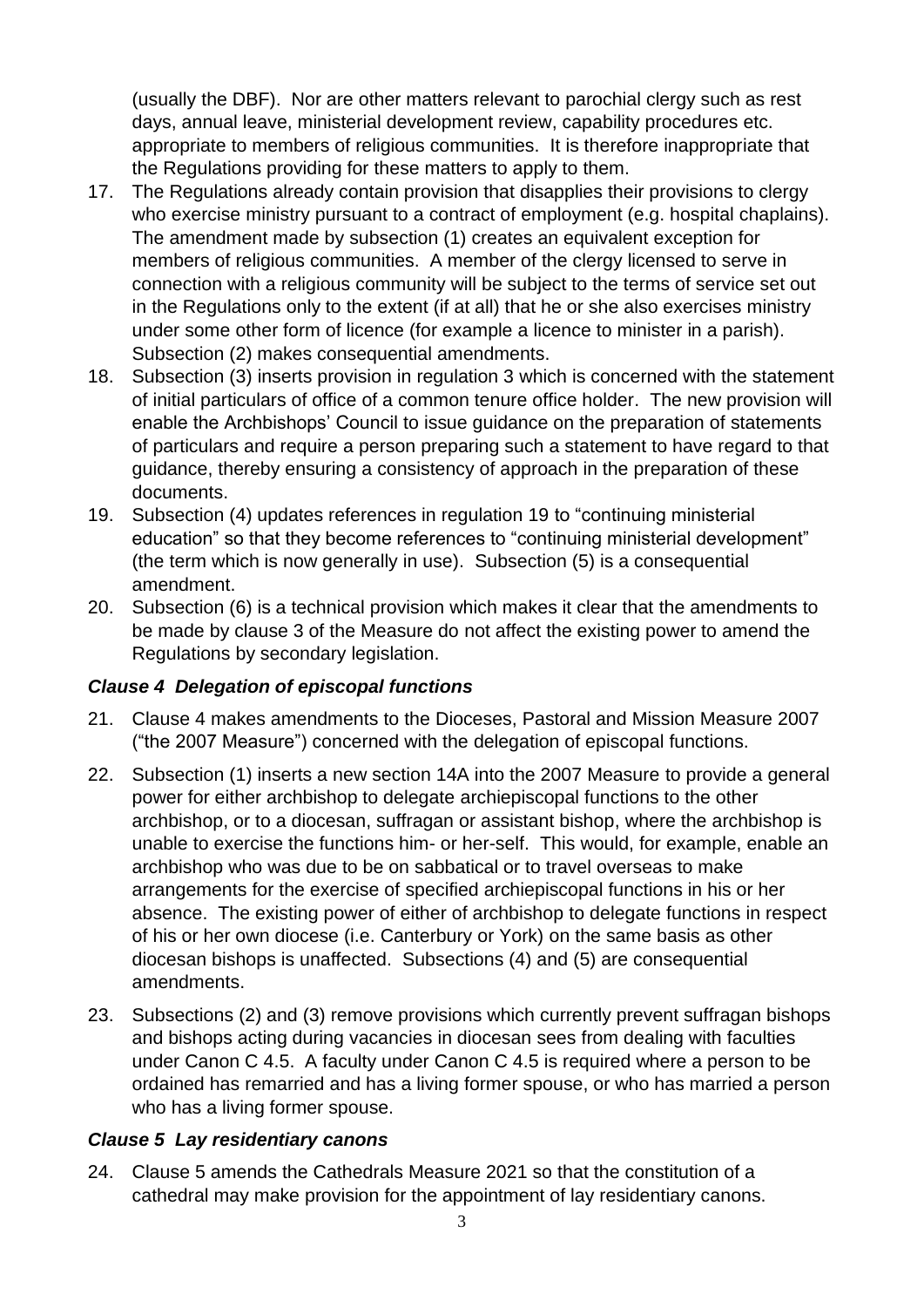- 25. Subsection (1) inserts a new section 14A in the Cathedrals Measure which enables, but does not require, the constitution of a cathedral to make provision for the appointment of lay persons as residentiary canons. It will be for each Chapter to decide whether to bring forward amendments to its cathedral's constitution to include such provision. As with any amendment to a cathedral's constitution or statutes, the consent of the bishop and of the Church Commissioners will be required for such an amendment to be made.
- 26. Subsection (2) makes consequential amendments to sections 12 and 13 of the Cathedrals Measure so that a lay residentiary canon is not treated as a member of the cathedral clergy for the purpose of accountability to the Chapter through the dean and so that only a clerical residentiary canon is eligible for appointment as interim dean.
- 27. Subsection (3) inserts a definition of "lay residentiary canon" in section 45 of the Cathedrals Measure.
- 28. Subsections (4) to (9) provide for the making of further consequential amendments to other legislation to take account of the existence of lay residentiary canons. Such amendments are to be made by the Archbishops' Council by means of secondary legislation, subject to the approval of the General Synod and annulment by either House of Parliament.

## *Clause 6 Bishop's mission order: termination of licence*

- 29. Clause 6 amends section 82 of the Mission and Pastoral Measure 2011 which concerns bishop's mission orders.
- 30. Subsection (1) clarifies that where a bishop's mission order is revoked or expires, any licence granted to a person to serve in the mission initiative endorsed by the order is automatically terminated.
- 31. Subsection (2) makes a consequential amendment to the Ecclesiastical Offices (Terms of Service) Measure 2009, adding the case of the revocation or expiry of a bishop's mission order to the list of circumstances in which an office held under common tenure is terminated.
- 32. Subsection (3) makes it clear that these provisions apply to a bishop's mission order, whether made before or after the coming into force of clause 5.

## *Clause 7 Judges: appointments and retirement*

- 33. Clause 7 makes amendments to legislation relating to the appointment and retirement of ecclesiastical judges.
- 34. Subsection (1) amends section 2 of the Ecclesiastical Jurisdiction and Care of Churches Measure 2018 so that diocesan chancellors, who will continue to be appointed by diocesan bishops, are appointed on the recommendation of the Dean of the Arches and Auditor (as the head of the ecclesiastical judiciary). Although the existing provisions of section 2 require that the Dean of the Arches and Auditor is consulted before a chancellor is appointed, it is currently possible for an individual to be appointed even if the Dean has advised that he or she should not be. As head of the ecclesiastical judiciary, the Dean is best placed to know whether a particular individual has the necessary skills and experience to serve as an ecclesiastical judge. As the person with oversight of the ecclesiastical judiciary, the Dean is also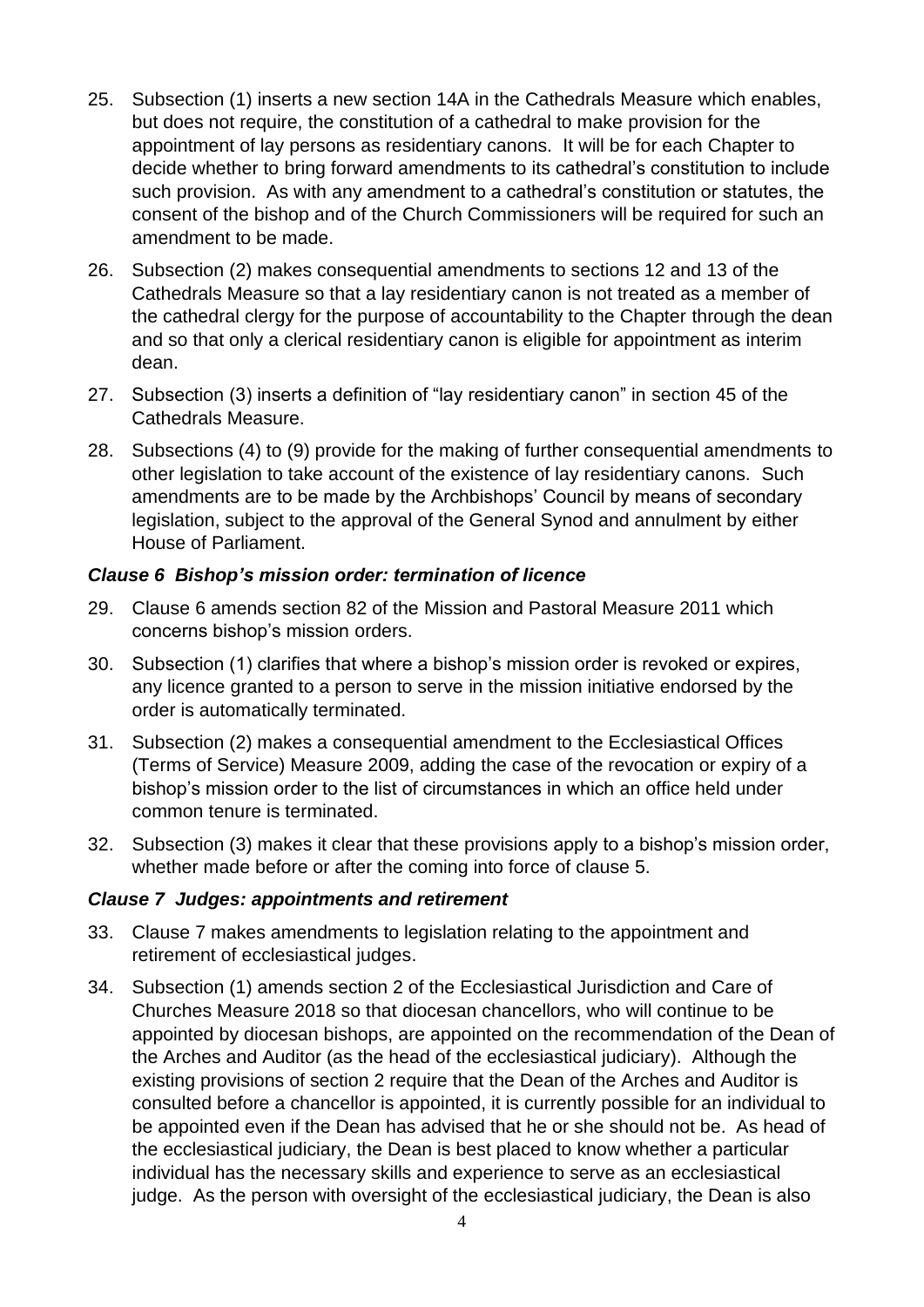able to ensure that appointments are made on a fair and equitable basis, taking account of the need to increase the diversity of the ecclesiastical judiciary.

- 35. Subsection (2) transfers the existing obligation to consult the Lord Chancellor when appointing a diocesan chancellor from the bishop to the Dean of the Arches and Auditor. This brings section 2 into line with what currently happens in practice.
- 36. Subsection (3) increases the statutory retirement age of diocesan chancellors from 70 to 75. This brings the retirement provisions for ecclesiastical judges into line with recent changes made by the Public Service Pensions and Judicial Offices Act 2022 to the retirement age for judges in other courts.
- 37. Subsection (4) replaces provisions in section 21 of the Clergy Discipline Measure 2003 which set out the statutory qualifications for legal members of provincial panels (i.e. the judges who chair clergy discipline tribunals). The current reference in section 21 to persons "who have a seven year general qualification" is outdated. The amendment will replace it with a reference to persons who hold or have held "high judicial office" (i.e. High Court judge or above) or hold or have held the office of circuit judge or have the qualifications required for holding the office of circuit judge.
- 38. Subsection (5) updates section 42(3) of the Ecclesiastical Jurisdiction Measure 1963 (which provides for the composition of a committee of inquiry into a complaint against a bishop for an offence involving doctrine, ritual or ceremonial). The qualification for acting as deputy of the Dean of the Arches and Auditor on a committee of inquiry becomes holding or having held high judicial office or having the qualifications required for appointment as a High Court judge.

## *Clause 8 Judges: training*

- 39. Clause 8 amends the Ecclesiastical Jurisdiction and Care of Churches Measure 2018 to provide the Dean of the Arches and Auditor with a power to make regulations setting out training requirements to be met by ecclesiastical judges.
- 40. Subsection (1) inserts new section 21A (training requirements for ecclesiastical judges) in the 2018 Measure. New section 21A confers the power to make regulations on the Dean of the Arches and Auditor. The Dean must obtain the agreement of the Vicar-General of each province before making regulations. And where regulations include requirements to be met by judges who chair clergy discipline tribunals, the Dean must also have obtained the agreement of the President of Tribunals. Regulations made under section 21A must be laid before the General Synod and do not come into force unless approved by it.
- 41. Subsection (2) amends section 94(1) of the 2018 Measure so that regulations under section 21A will be take the form of a statutory instrument subject to annulment by either House of Parliament.

## *Clause 9 Disciplinary proceedings*

- 42. Clause 9 makes miscellaneous amendments to legislation relating to disciplinary proceedings.
- 43. Subsections (1) and (2) amend the Church of England (Legal Aid) Measure 1994. They add a further category or proceedings to the list of proceedings in Schedule 1 for which legal aid may be given. The amendments will enable a person who was a respondent in disciplinary proceedings to apply for legal aid if a decision by the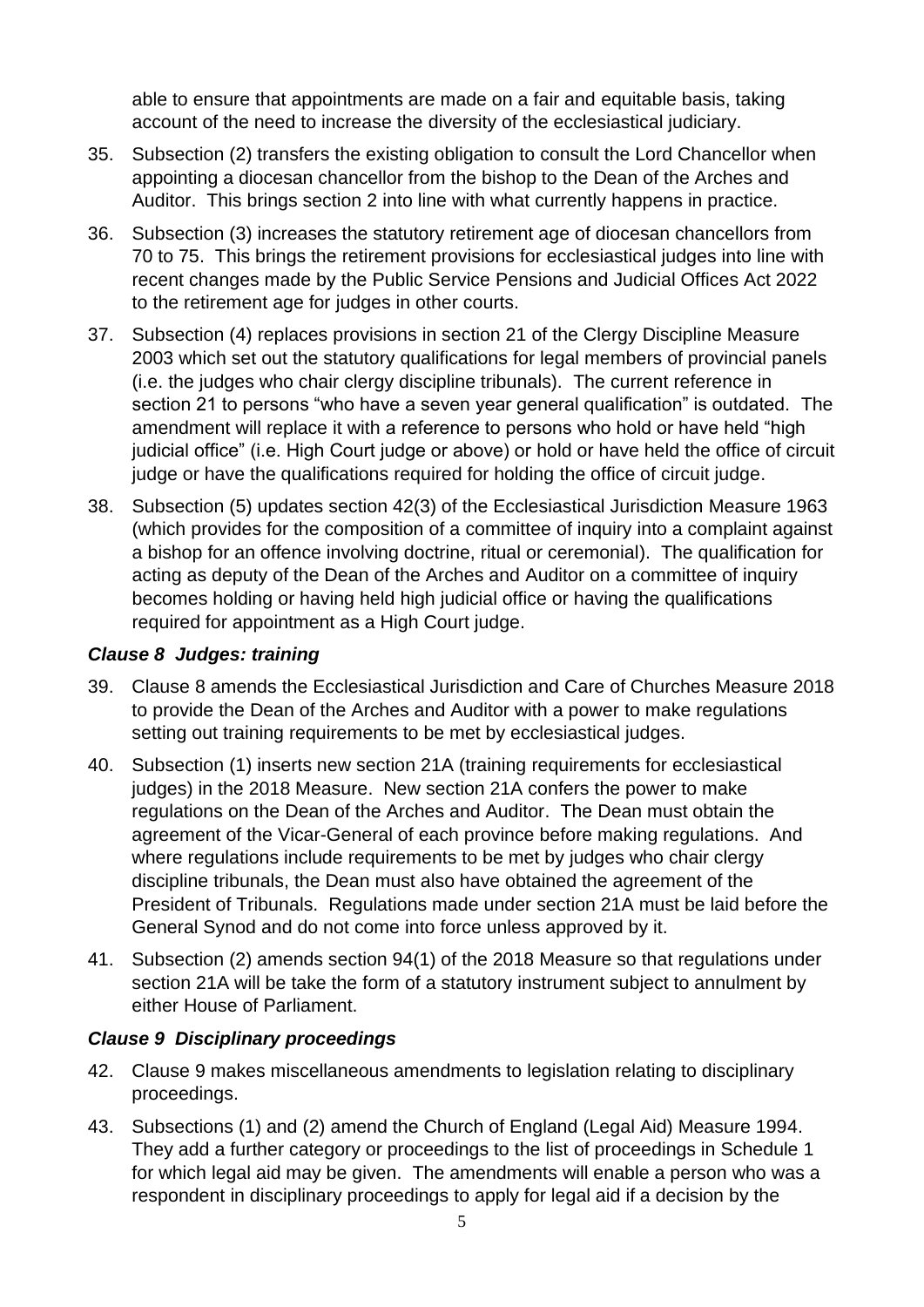President of Tribunals in favour of that respondent is subsequently challenged (e.g. by a complainant) by way of judicial review. If such a challenge is brought, although it is technically brought against the President of Tribunals, judges whose decisions are challenged are not normally involved in judicial review proceedings: the party actually seeking to have the decision upheld – and who needs to defend the judicial review proceedings – is the person who was the respondent in the original disciplinary proceedings. It is therefore that person who may need to be represented in the judicial review proceedings and who will – subject to the usual discretion of the Legal Aid Commission – be eligible for a grant of legal aid for that purpose.

- 44. Subsection (3) amends section 20 of the Clergy Discipline Measure so that applications for leave to appeal against a decision of clergy discipline tribunal are determined by single judge, rather than as at present by a judge and one other person (and which causes delay in the determination of leave applications). The single judge will be either the Dean of the Arches and Auditor or a person nominated by the Dean from among the panel of chairs of clergy discipline tribunals.
- 45. Subsection (4) makes an amendment to the Clergy Discipline (Appeal) Rules 2005 that is consequential on the amendment made by subsection (3).
- 46. Subsection (5) is a technical provision which makes it clear that the amendments to be made by subsection (4) do not affect the existing power to amend the Rules by secondary legislation.

# *Clause 10 Live broadcast of proceedings*

47. Clause 10 amends the Ecclesiastical Jurisdiction and Care of Churches Measure 2018 to put provision for the broadcast of proceedings in an ecclesiastical court on a statutory footing. New section 93A sets out the steps that a court must take when directing that proceedings are to be broadcast live to enable members of the public to see and hear the proceedings. It includes provision making it a contempt of court to use the broadcast proceedings in certain prohibited ways.

## *Clause 11 Care of churches*

- 48. Clause 11 makes amendments to provisions in the Ecclesiastical Jurisdiction and Care of Churches Measure 2018 that are concerned with the care of churches.
- 49. Subsection (1) includes a new requirement in section 35 (duty to have regard to church's purpose) so that a person carrying out functions of care and conservation under the 2018 Measure must have due regard to the importance of environmental protection (as well as to the role of a church as a local centre of worship and mission).
- 50. Subsection (2) amends section 37 of the 2018 Measure so that a diocesan advisory commission can assist a parochial church council (or other relevant person, such as an archdeacon) by carrying out consultation requirements on their behalf.
- 51. Subsection (3) amends the provisions in Schedule 2 to the 2018 Measure that are concerned with the constitution of diocesan advisory committees. Provision requiring that one member be appointed after consulting local authorities is removed. Provision is added requiring the appointment of a member with knowledge of environmental matters.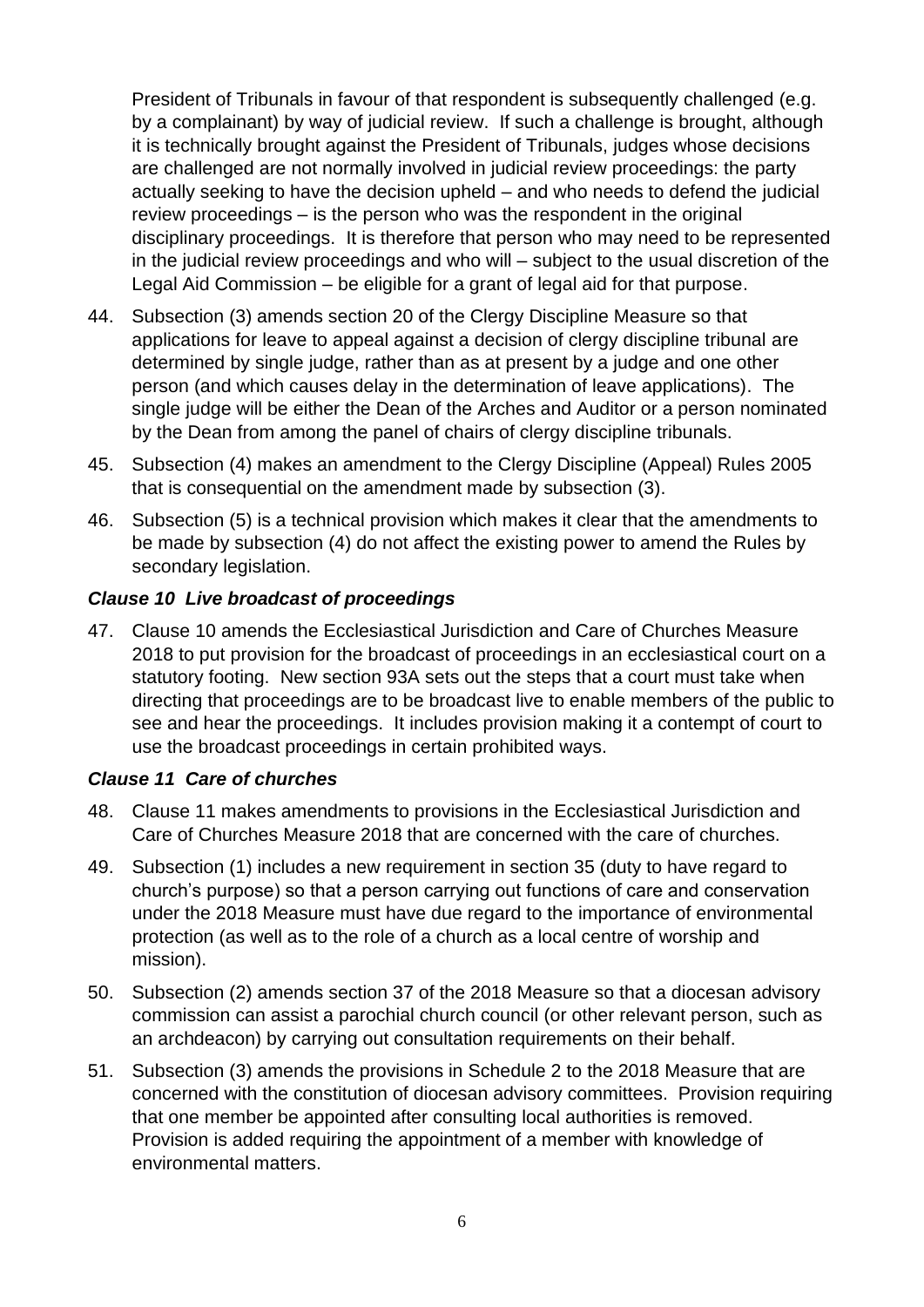## *Clause 12 Disposals etc. of land*

- 52. Clause 12 makes miscellaneous amendments to the Church Property Measure 2018 and the Sharing of Church Buildings Act 1969 to remove lacunae, to update references and to remove unnecessary provisions.
- 53. Subsection (1) amends section 43 of the Church Property Measure so that where a benefice is vacant the bishop may exercise the power usually exercisable by the incumbent to dedicate as a highway land that forms part of the garden of, or adjoins, the parsonage house. This makes the provision in section 43 consistent with the provision in section 1 of the Church Property Measure which enables the bishop, during the vacancy in a benefice, to sell, exchange or demolish the parsonage house – powers which are otherwise exercisable by the incumbent.
- 54. Subsection (2) provides a general power for the bishop to do things in relation to land where a benefice is vacant. As matters stand, there is no general provision that enables anybody to act in relation to church or benefice property when a benefice is vacant. This has the potential to cause problems when a parish wishes to grant a licence or other legal right in respect of the church or churchyard, or to enter into an agreement for the release of a covenant or some other right that exists in favour of a church or churchyard. For example, it is not clear in the case of a vacant benefice who, if anybody, is able to grant a wayleave to carry a cable over a churchyard or to grant a licence for the use of the church building by a community group. The new section 45A inserted in the Church Property Measure by subsection (2) would address this lacuna by enabling the bishop to do anything in relation to land which an incumbent could have done, for example to be a party to the grant of a licence. But the bishop must  $-$  as an incumbent would have had to  $-$  obtain a faculty to authorise e.g. the grant of a licence in the usual way, following a resolution of the parochial church council and public consultation.
- 55. Subsection (3) inserts a definition of disposal of land in the Church Property Measure so that it has the same meaning as in the Law of Property Act 1925.
- 56. Subsections (4) and (5) update the Sharing of Church Buildings Act 1969 so that references to provisions of repealed Measures become references to the corresponding provisions in the Mission and Pastoral Measure 2011.
- 57. Subsection (5) also amends the 1969 Act to make further provision for the making of sharing agreements where a benefice is vacant. The 1969 Act currently allows "the minister in charge" of the parish to be a party to a sharing agreement in place of an incumbent where there is a minister in charge holding office. But it makes no provision for the case where there is neither incumbent nor minister in charge. The amendment in subsection (5)(b) additionally enables the bishop to be a party to a sharing agreement, where a benefice is vacant. The Church of England parties to a sharing agreement in all cases also include the diocesan board of finance and the parochial church council.
- 58. Subsection (6) provides a definition of the (currently undefined) term "minster in charge" in section 1(6) of the 1969 Act so that it includes a curate licensed to the charge of the parish or a priest in charge.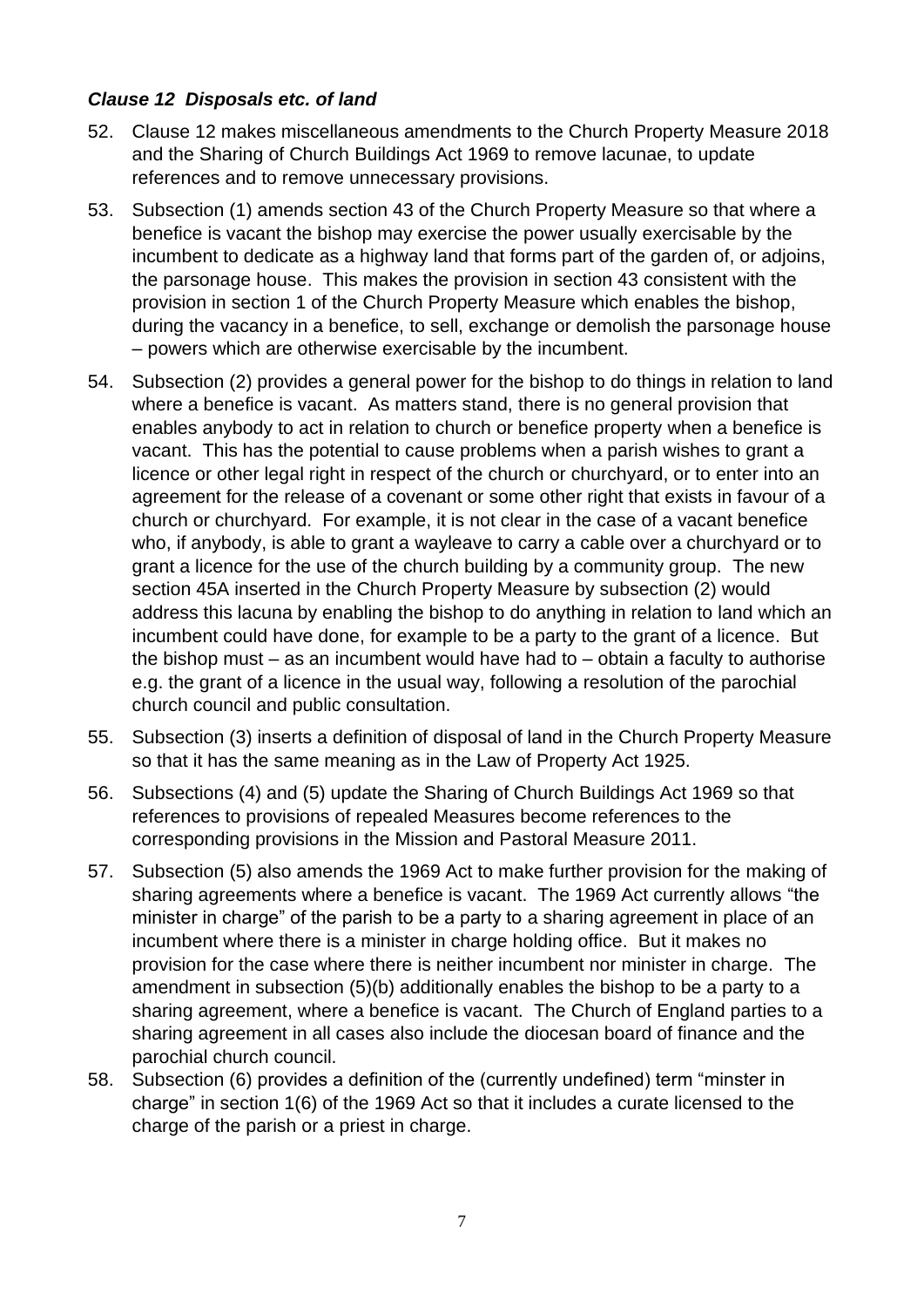59. Subsection (7) removes provisions in the Church Property Measure which relate to stamp duty land tax. Those provisions are unnecessary, as church bodies benefit from the charity exemption from stamp duty land tax.

# *Clause 13 Care of cathedrals*

60. Clause 13 amends the Care of Cathedrals Measure 2011. It adds to the matters in respect of which approval is required under the Measure the removal of an object of architectural, archaeological, artistic or historic interest to a place where the object is to be put on display.

# *Clause 14 Dealings in church property: role of designated adviser*

61. Clause 14 amends provisions in the Church Property Measure 2018 concerned with the obtaining of advice prior to entering into certain property transactions. Provisions that require the obtaining of a written report from a qualified surveyor, and related provisions, are amended so that the requirement becomes one to obtain a report from a "designated adviser" – a wider category of professionals, to be prescribed by Regulations made by the Government. This will bring relevant provisions in the Church Property Measure into line with amendments that are to be made to the Charities Act 2011 by the Charities Act 2022. "Designated adviser" is to be defined in the Measure by reference to the amended section 119(1) of the Charities Act 2011.

# *Clause 15 Elections under Church Representation Rules*

- 62. Clause 15 amends the Church Representation Rules set out in Schedule 3 to the Synodical Government Measure 1969.
- 63. Subsection (1) makes a drafting correction to rule 45 (which provides for filling casual vacancies among the members of diocesan synods).
- 64. Subsection (2) amends rule M8 so that if the bishop considers there are exceptional circumstances that justify doing so, the bishop may waive the requirement that a person must be an actual communicant, or the requirement that a person must have had his or her name on the church electoral roll for at least six months, to qualify for election to a parochial church council.

## *Clause 16 Church Commissioners' functions etc.*

- 65. Clause 16 amends the Church Commissioners Measure 1947 and other provisions concerning the operation of the Commissioners.
- 66. Subsection (1) inserts new provision in section 5 of the 1947 Measure to enable committees established by the Measure or by the Commissioners' Board of Governors to establish sub-committees and to delegate functions to them, and for sub-committees to delegate functions to their chair or deputy chair or to officers.
- 67. Subsection (2) inserts new provision in section 6 of the 1947 Measure so that standing orders made by the Board of Governors or the Assets Committee may make provision authorising an appropriate officer to act on behalf of a person who has been authorised to act on behalf of the Board or a committee.
- 68. Subsection (3) amends section 7 of the 1947 Measure so that standing orders regulating the procedure of a sub-committee are made by the committee which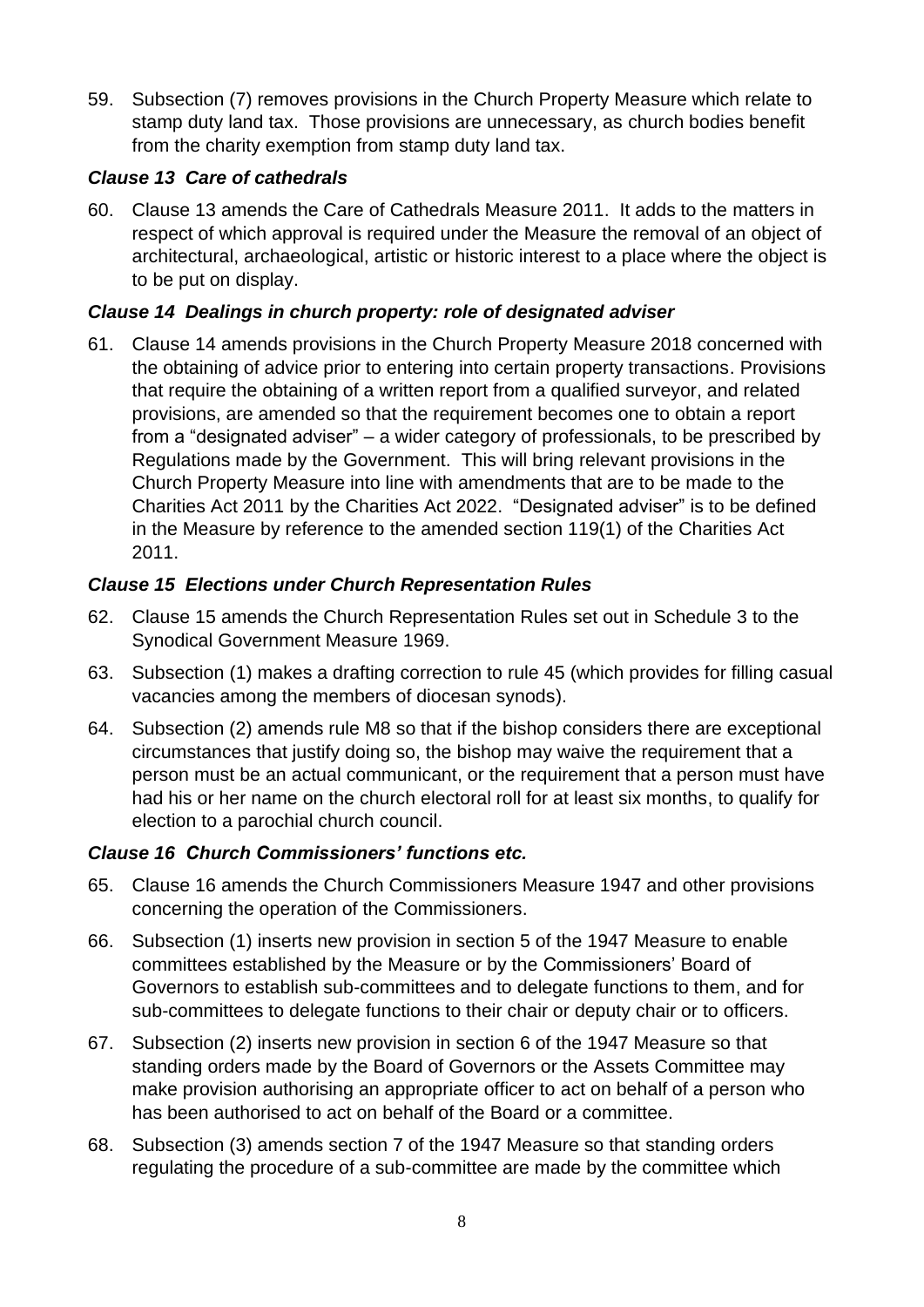established that sub-committee, and subject to that so that sub-committees may regulate their own procedure.

- 69. Subsection (4) amends section 10 of the 1947 Measure to confer an express power on the Commissioners to borrow money. The view of the Official Solicitor to the Church Commissioners is that they have the power to borrow, having taken over that power from Queen Anne's Bounty when the 1947 Measure came into force (hence the words "in so far as they do not have power to do so apart from this subsection" being included in the new section 10(7)). However, it is considered desirable to put the matter beyond doubt with an express power to borrow.
- 70. Subsection (5) is consequential on the amendment made by subsection (1) and amends section 18 of the 1947 Measure to provide that references in the Measure to committees are to be read as including references to sub-committees.
- 71. Subsection (6) amends the 1947 Measure to ensure that consistent reference is made to the "Audit and Risk Committee" on the face of the Measure (rather than the Audit Committee where such references remain).
- 72. Subsection (7) amends section 94(1) of the Mission and Pastoral Measure 2011 so that the Commissioners are no longer prevented from meeting their legal expenses incurred in connection with the disposal of closed churches out of the proceeds of sale where the legal work is carried out by the Commissioners' internal lawyers (in addition to the fees of external legal advisers as presently permitted).

## *Clause 17 Meetings*

- 73. Clause 17 amends the Care of Cathedrals Measure 2011 and the Dioceses, Pastoral and Mission Measure 2007 so that the bodies established by those Measures (the Cathedrals Fabric Commission for England and cathedrals' fabric advisory committees, the Dioceses Commission and the Church Buildings Council) are able to hold and conduct business at remote meetings (including hybrid meetings).
- 74. It also amends the Dioceses, Pastoral and Mission Measure to provide the Dioceses Commission with a procedure for conducting business by correspondence.

## *Clause 18 Short title, commencement and extent*

75. Clause 18 provides for the citation of the Measure, for its commencement (including the making of transitional, transitory and saving provision) and for its territorial extent.

The Legal Office Church House, Westminster

June 2022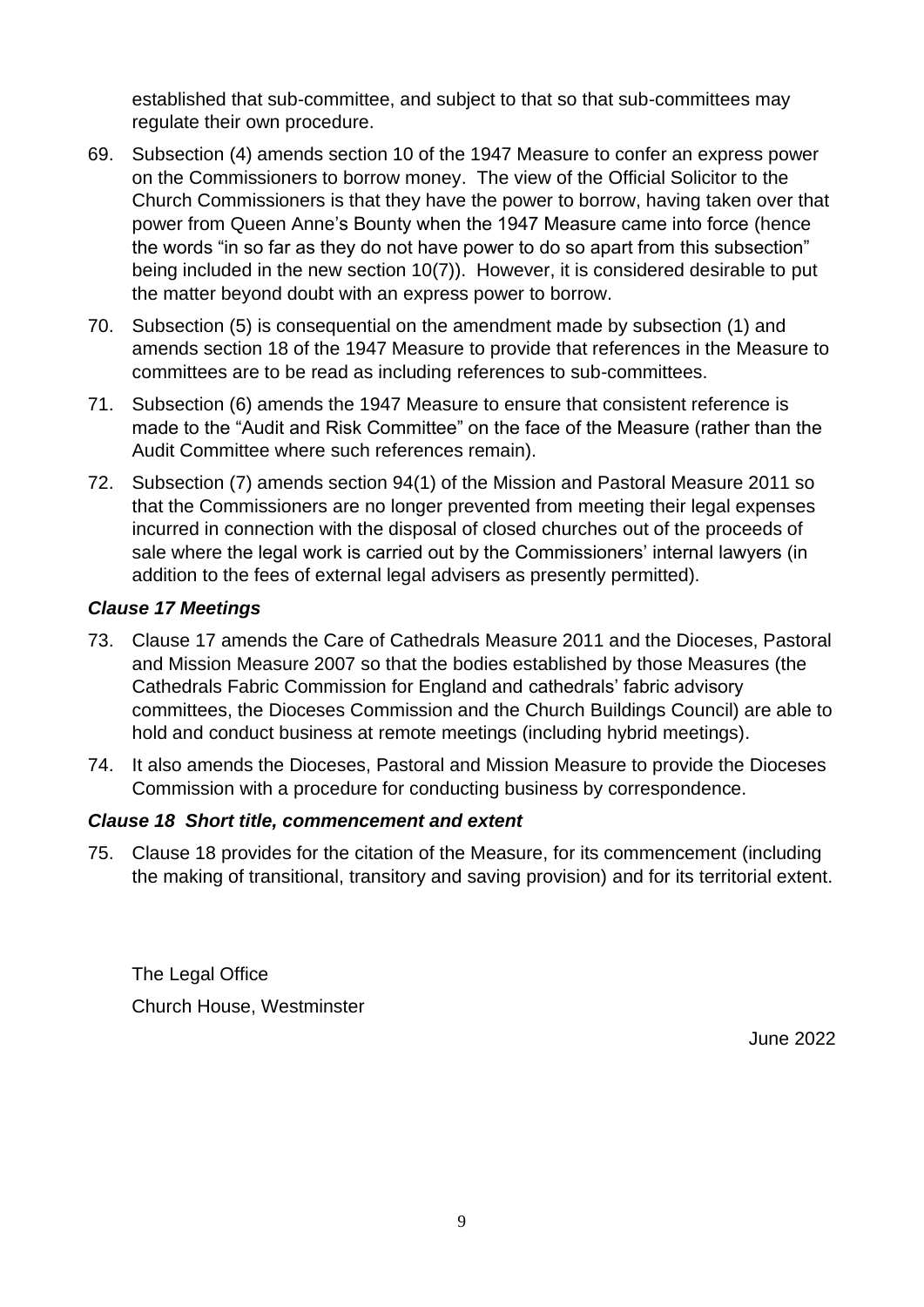## **The text of enactments as amended**

*This annex shows the text of enactments as proposed to be amended by the provisions of the draft Measure where the effect of an amendment is not readily apparent from the Measure itself.*

### **Clause 1**

*Amendments to sections 1 and 3 of the General Synod (Remote Meetings) (Temporary Standing Orders) Measure 2020*

## **1 Power to make special standing orders for remote meetings of General Synod**

(1) The officers of the General Synod acting jointly may make standing orders for persons to attend, speak at, vote in, or otherwise participate in meetings of the General Synod without all of the persons, or without any of the persons, being together in the same place.

(2) The officers of the General Synod are—

- (a) the Archbishops of Canterbury and York,
- (b) the Prolocutors of the Convocations of Canterbury and York, and
- (c) the Chair and Vice-Chair of the House of Laity of the General Synod.

(3) The officers of the General Synod may exercise the power to make standing orders under this section only once; and they may not amend or revoke standing orders made under this section (but section 4 confers a power to amend or revoke on the General Synod itself).

(4) Standing orders under this section may disapply or modify provisions of the Standing Orders of the General Synod.

(5) Standing orders under this section may not include provision which would apply to business on—

(a) a Measure, Canon or other provision touching any of the matters referred to in Article 7(1) of the Constitution,

(b) a Measure or Canon to which Article 8 of the Constitution applies by virtue of paragraph (1) of that Article, or

(c) a scheme to which Article 8 of the Constitution applies by virtue of paragraph (1) or (1A) of that Article.

(6) If an office referred to in subsection (2) is vacant, the power under this section is exercisable by the holders of such of the offices as are filled acting jointly; and the duties imposed by section 2 are, accordingly, also to be carried out on that basis.

(7) In this Measure, "the Constitution" means the Constitution of the General Synod set out in Schedule 2 to the Synodical Government Measure 1969.

#### **3 Operation of special standing orders**

(1) Standing orders made under section 1 come into operation on the day after that on which they are published under section 2(3)(a) and continue in operation pending the decision by the General Synod on the question of whether to approve the standing orders.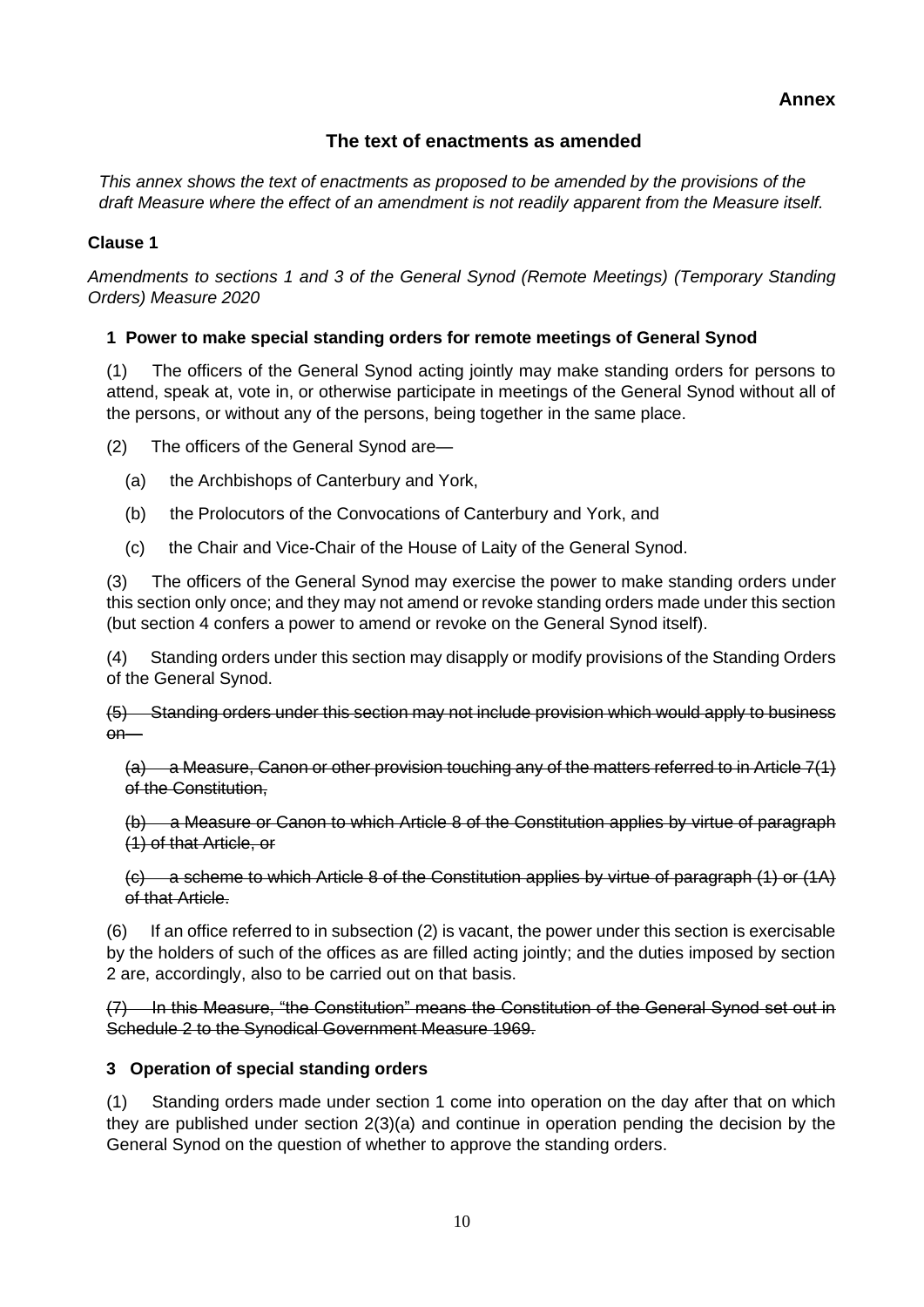(2) The question of whether to approve the standing orders is to be the first item of business at the first meeting of the General Synod held (in whatever manner) after the standing orders come into operation.

(3) The provisions of the Standing Orders of the General Synod relating to the consideration of an instrument made under a Measure or Canon apply to the standing orders as they apply to such an instrument; and for that purpose the requirement in section 2(3)(a) applies instead of the deadline for providing members of the Synod with a copy of the instrument concerned before it is due to be considered by Synod.

(4) If the standing orders are approved by the General Synod (with or without amendment), they continue in operation until the end of the period of 12 months beginning with the day on which they are so approved.

(5) But the General Synod may resolve that the standing orders—

(a) are not to cease to be in operation at the time when they would otherwise cease to be so under subsection (4) or under the most recent resolution made under this subsection or subsection (6), and

(b) are instead to continue in operation after that time for such period as the General Synod specifies in the resolution. **are instead to continue in operation (with or without amendment) either for such period as the General Synod may specify in the resolution or for an indefinite period.**

(6) If standing orders under section 1 have ceased to be in operation (whether under this section or section 4), the General Synod may resolve that they are to be revived (with or without amendment) and to be in operation for such period as the General Synod specifies in the resolution **either for such period as the General Synod may specify in the resolution or for an indefinite period**; and they are to be treated as being in operation so far as necessary for the purpose of enabling the Synod to consider whether to pass a resolution under this subsection.

(7) Standing orders under section 1 have effect in spite of any provision in the Constitution or in the Standing Orders of the General Synod with which they are inconsistent**; and "the Constitution" means the Constitution of the General Synod set out in Schedule 2 to the Synodical Government Measure 1969.**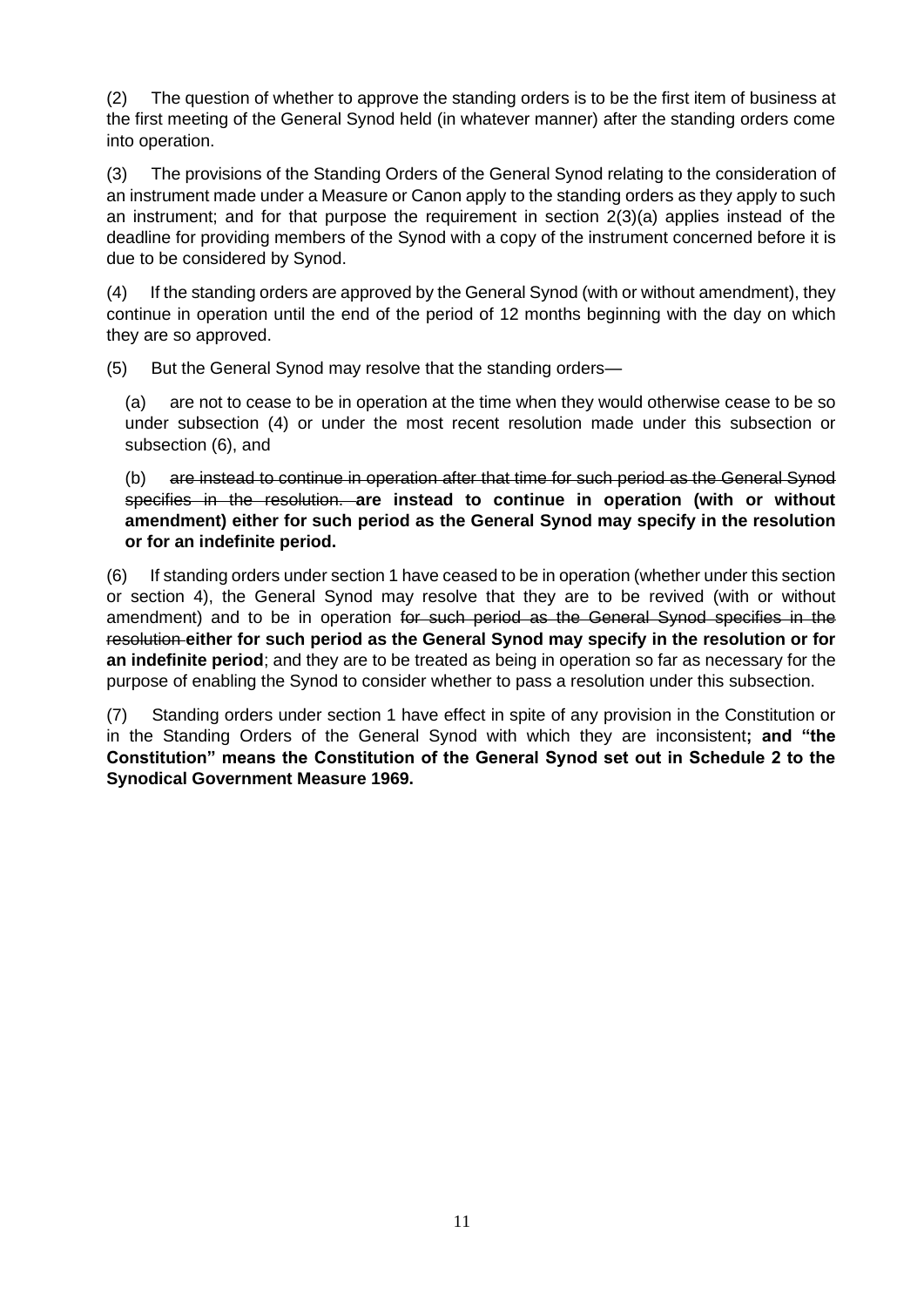*Amendments to regulations 2 and 3 of the Ecclesiastical Offices (Terms of Service) Regulations 2009*

### **2 Interpretation**

(1) In these Regulations—

"capability procedures" means the procedures described in regulation 31 below;

"grievance procedures" means the procedures described in regulation 32 below;

"working day" means any day which is not a rest day or part of a rest period or which is not taken as part of annual or special leave or any such leave as is referred to in regulation 23(1) below and cognate expressions shall be construed accordingly;

"the Measure" means the Ecclesiastical Offices (Terms of Service) Measure 2009;

(2) Subject to paragraph (3) **paragraphs 3 and 3A** below, these Regulations apply to all office holders holding office subject to Common Tenure, whenever appointed to their office, and the following provisions of these Regulations (except regulation 33(3) below) shall apply to an office holder who becomes subject to Common Tenure whilst holding his or her office as if he or she had taken up that office on the day on which he or she became subject to Common Tenure.

(3) Where an office holder holds an office in pursuance of a contract of employment, these Regulations shall not apply to the office holder in respect of that office, without prejudice to the application of the Regulations in respect of any other office held by that office holder.

#### **(3A) These Regulations do not apply to a person licensed under section 2A of the Extra-Parochial Ministry Measure 1967 (ministry by member of religious community) except in so far as the person exercises ministry otherwise than under that licence.**

(4) For the purposes of these Regulations, a residentiary canon is a "qualifying residentiary canon" if—

(a) the Commissioners are required to make payments to the residentiary canon under section 28(1)(b) of the Cathedrals Measure 2021,

(b) the Chapter of the cathedral concerned pays the whole of the residentiary canon's stipend or other emoluments and provides the residentiary canon's housing, or

(c) the residentiary canon does not come within sub-paragraph (a) or (b) but the Chapter of the cathedral concerned has resolved that the residentiary canon is nonetheless to be regarded as being a qualifying residentiary canon.

## **3 Statement of initial particulars of office**

(1) An office holder shall be given a written statement of particulars of office by—

(a) an officer of the diocese nominated for that purpose by the diocesan bishop, or

(b) in the case of an office holder who is an archbishop or a diocesan bishop, by an officer of the province nominated by the registrar of the province in which the diocese is situated.

(2) The statement may be given in instalments and (whether or not given in instalments) shall be given not later than the relevant date.

(3) The relevant date for the purposes of paragraph (2) above shall be the expiry of the period of one month from the date on which the office holder took up the office.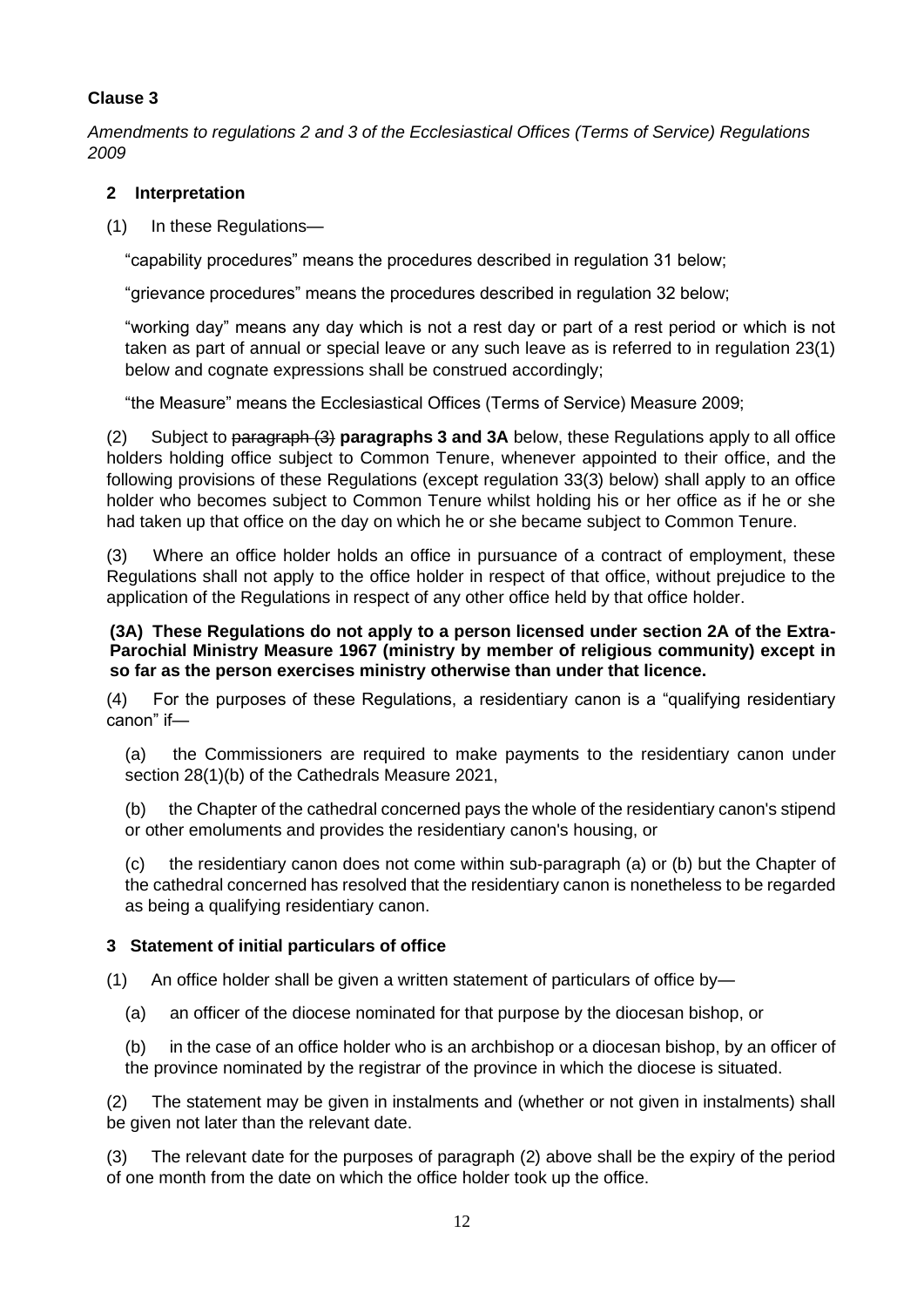(4) The statement shall contain particulars of—

(a) the name of the office holder and the title or description of the officer nominated by the bishop or registrar under paragraph (1) above and the body which is to be treated, for the purpose of these Regulations, as the respondent in any proceedings brought by the office holder before an employment tribunal,

- (b) the title of the office to which the office holder has been appointed, and
- (c) the date when the appointment took effect.

(5) The statement shall also contain particulars, as at a specified date not more than seven days before the statement (or the instalment containing them) is given, of—

(a) whether the office holder is entitled to a stipend and, if so, the amount of the stipend or the method of calculating it,

(b) the person or body responsible for the payment of the stipend,

(c) the intervals at which any stipend is payable (that is, weekly, monthly or other specified intervals),

(d) whether the office holder is entitled to receive parochial fees and the relationship, if any, of the receipt of such fees to any stipend,

(e) any terms and conditions relating to the reimbursement of expenses incurred in connection with the exercise of the office,

(f) whether the office is full-time or part-time and, in the case of part-time posts, and of posts for which special provision has been made for hours of work, any terms and conditions relating to hours of work (including any terms and conditions relating to normal working hours),

(g) any terms and conditions relating to any of the following—

- (i) entitlement to rest periods and holidays, including public holidays,
- (ii) incapacity for work due to sickness or injury, including any provision for sick pay,

(iii) pensions and pensions schemes, including, where the office holder comes within either the Church of England Pensions Scheme or the Church of England Funded Pensions Scheme, or both, a statement to that effect, and

(iv) entitlements to maternity, paternity, parental[, adoption, shared parental and parental bereavement leave] [and time off work to care for dependants] in accordance with regulation 23 below,

(h) where the office holder is required, for the better performance of his or her duties, to occupy any particular residence, details of the address of the property concerned, the person or body to whom or which it belongs, the terms of occupation and any contents to be provided by the relevant housing provider,

(i) the length of notice which the office holder is required to give and, if applicable, receive to terminate the appointment, and

(j) where the appointment is not intended to be permanent, the circumstances in which it may be terminated or, if it is for a fixed term, the date when it is to end.

### **(6) The Archbishops' Council may issue guidance on the preparation of a statement under this regulation.**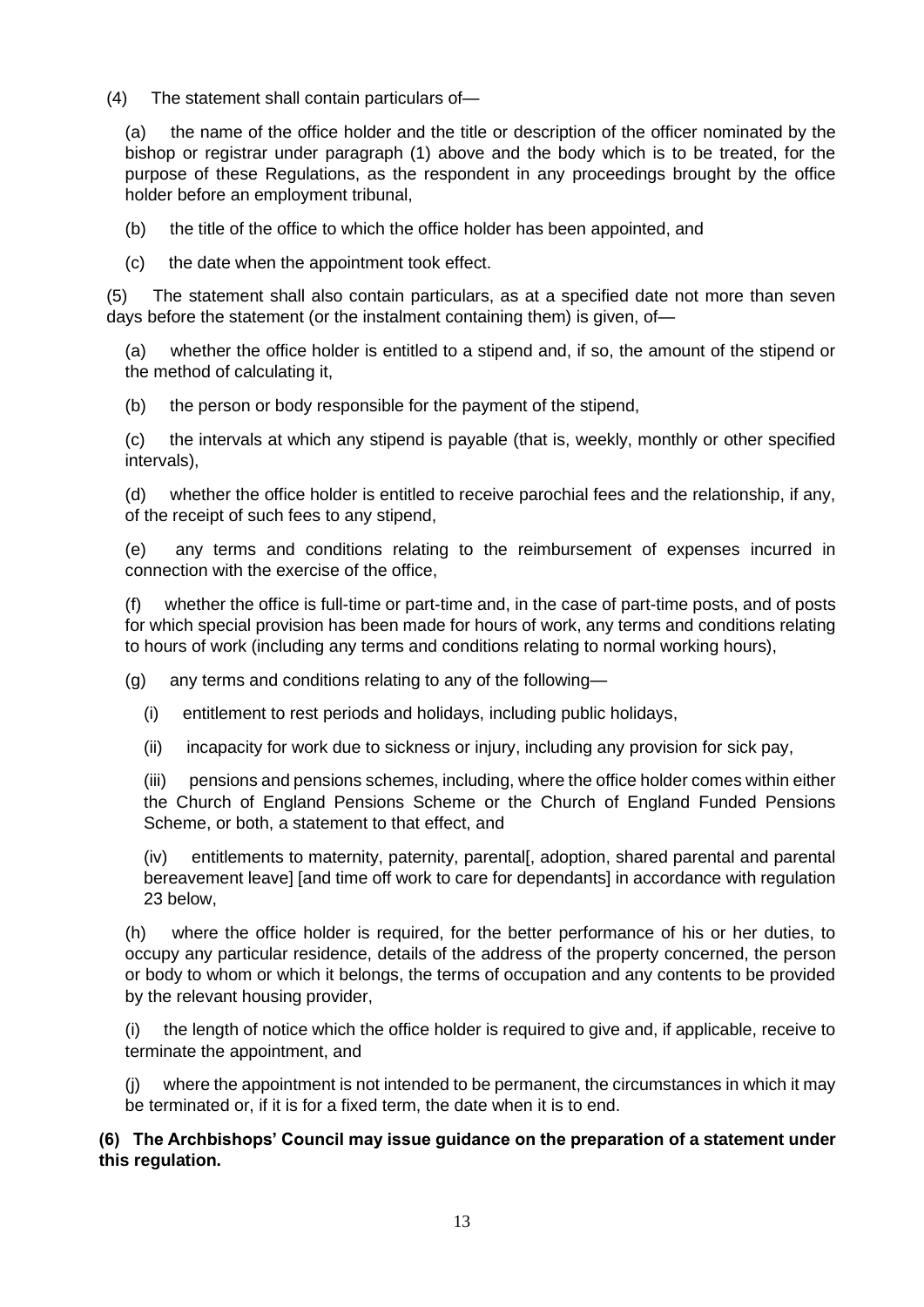**(7) A person preparing a statement under this regulation must, in doing so, have regard to any guidance that is issued under paragraph (6).**

## **Clause 4**

*Amendments to sections 13(1), 14(1) and 16 of the Dioceses, Pastoral and Mission Measure 2007*

### **13 Delegation by instrument of certain functions to suffragan bishop or assistant bishop**

(1) Subject to the provisions of this section, the bishop of a diocese may by an instrument under his hand delegate to a suffragan bishop of the diocese such of his functions as may be specified in the instrument except functions under any Canon made under section 9(2) of the Clergy (Ordination and Miscellaneous Provisions) Measure 1964 (1964 No 6) . . . (1993 No 2).

## **14 Discharge of certain functions of bishop**

 $(1)$  If—

(a) the bishop of a diocese has executed an irreversible instrument of resignation as bishop or the bishop considers that he will be unable to discharge any or all of his functions by reason of disability, illness or absence from his diocese or by reason of his forthcoming translation to another see; and

(b) there is no person in episcopal orders in the diocese who is for the time being authorised to discharge the relevant functions of the bishop,

the bishop may (in the case of resignation or translation before the resignation or translation takes effect) by an instrument under his hand delegate to a person holding office as a diocesan, suffragan or assistant bishop in the Church of England, without the consent of the diocesan synod, but after consultation with the bishop's council and standing committee of that synod, unless the bishop is unable to consult the bishop's council and standing committee by reason of his disability or illness, such of his functions as may be specified in the instrument, except functions to which an instrument made under section 13 above relates and functions under any Canon made under section 9(2) of the Clergy (Ordination and Miscellaneous Provisions) Measure 1964 (1964 No 6)  $...$  (1993 No 2).

### **16 Provision with respect to Acts, etc which confer functions on a diocesan bishop or an archbishop**

**(1)** Any Act, Measure or Canon which confers or imposes on the bishop of a diocese any functions which by virtue of an instrument made under section 13 or 14 above or a reorganisation scheme may be discharged by a suffragan bishop shall have effect in any diocese subject to the provisions of any such instrument or scheme relating to that diocese and for the time being in force, and references in that Act, Measure or Canon to the bishop of a diocese shall be construed accordingly.

**(2) Any Act, Measure or Canon which confers or imposes on an archbishop functions which by virtue of an instrument made under section 14A may be discharged by the other archbishop, or by the bishop specified in the instrument, have effect in the province subject to the provisions of the instrument for the time being in force, and references in that Act, Measure or Canon to the archbishop are to be construed accordingly.**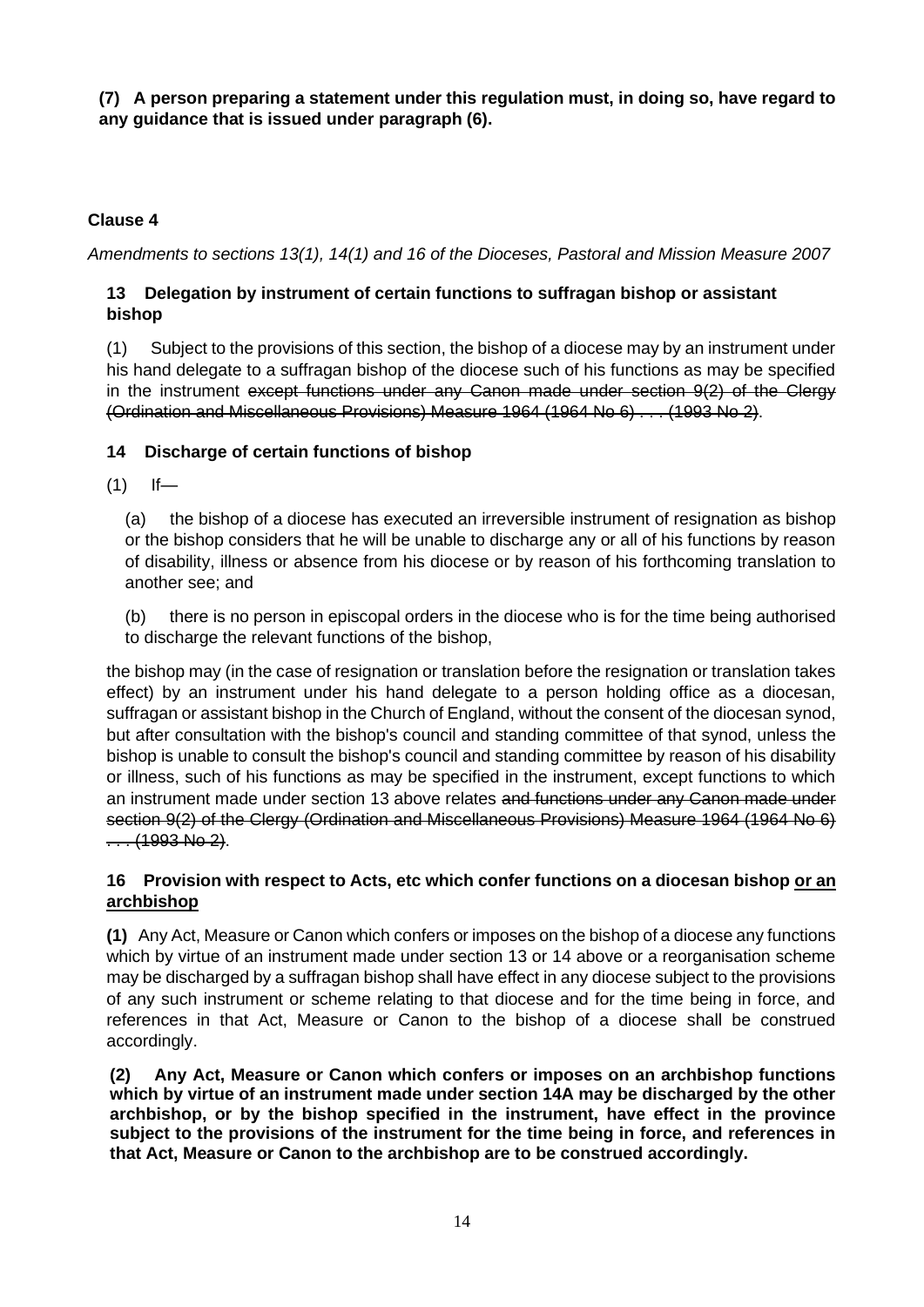*Amendments to sections 2 and 3 of the Ecclesiastical Jurisdiction and Care of Churches Measure 2018*

#### **2 Judge: appointment**

(1) The consistory court of a diocese is to be presided over by a single judge, appointed by the bishop of the diocese by letters patent **on the recommendation of the Dean of the Arches and Auditor**.

(2) The judge is to continue to be known as the chancellor of the diocese or, in the case of the diocese of Canterbury, the commissary general.

(3) Accordingly, a reference in this Measure to the chancellor of a diocese is, in the case of the diocese of Canterbury, to be read as a reference to the commissary general.

(4) A person may be appointed as chancellor of a diocese only if the person—

(a) holds or has held high judicial office, or

 (b) holds or has held the office of circuit judge or has the qualifications required for holding that office.

(5) A lay person may be appointed as chancellor of a diocese only if the bishop is satisfied that the person is a communicant.

(6) Before appointing a person as chancellor of a diocese, the bishop must consult—

(a) the Lord Chancellor, and

(b) the Dean of the Arches and Auditor.

#### **(6) Before making a recommendation under subsection (1), the Dean of the Arches and Auditor must consult the Lord Chancellor as well as the bishop.**

#### **3 Judge: term of office**

(1) The term of a person's appointment as chancellor of a diocese—

(a) begins with the date of the appointment, and

 (b) subject to the following provisions of this section, ends with the day on which the person reaches the age of 70-75.

(2) The chancellor of a diocese may resign the office by instrument in writing signed by him or her and addressed to, and served on, the bishop of the diocese.

(3) The bishop of a diocese may remove the chancellor of the diocese from office if the Upper House of the Convocation of the province concerned resolves that he or she is incapable of acting or unfit to act; and such a resolution must be filed in the registry of the province concerned.

(4) Where, during the course of proceedings in the consistory court, the chancellor of the diocese reaches the age of  $70-75$ , he or she may continue to act as chancellor for the purposes of the proceedings as if the day on which the proceedings concluded in that court were the day on which he or she reached that age.

(5) Where the bishop of a diocese considers that it would be desirable in the interests of the diocese to retain the chancellor in office after the date on which he or she would otherwise retire under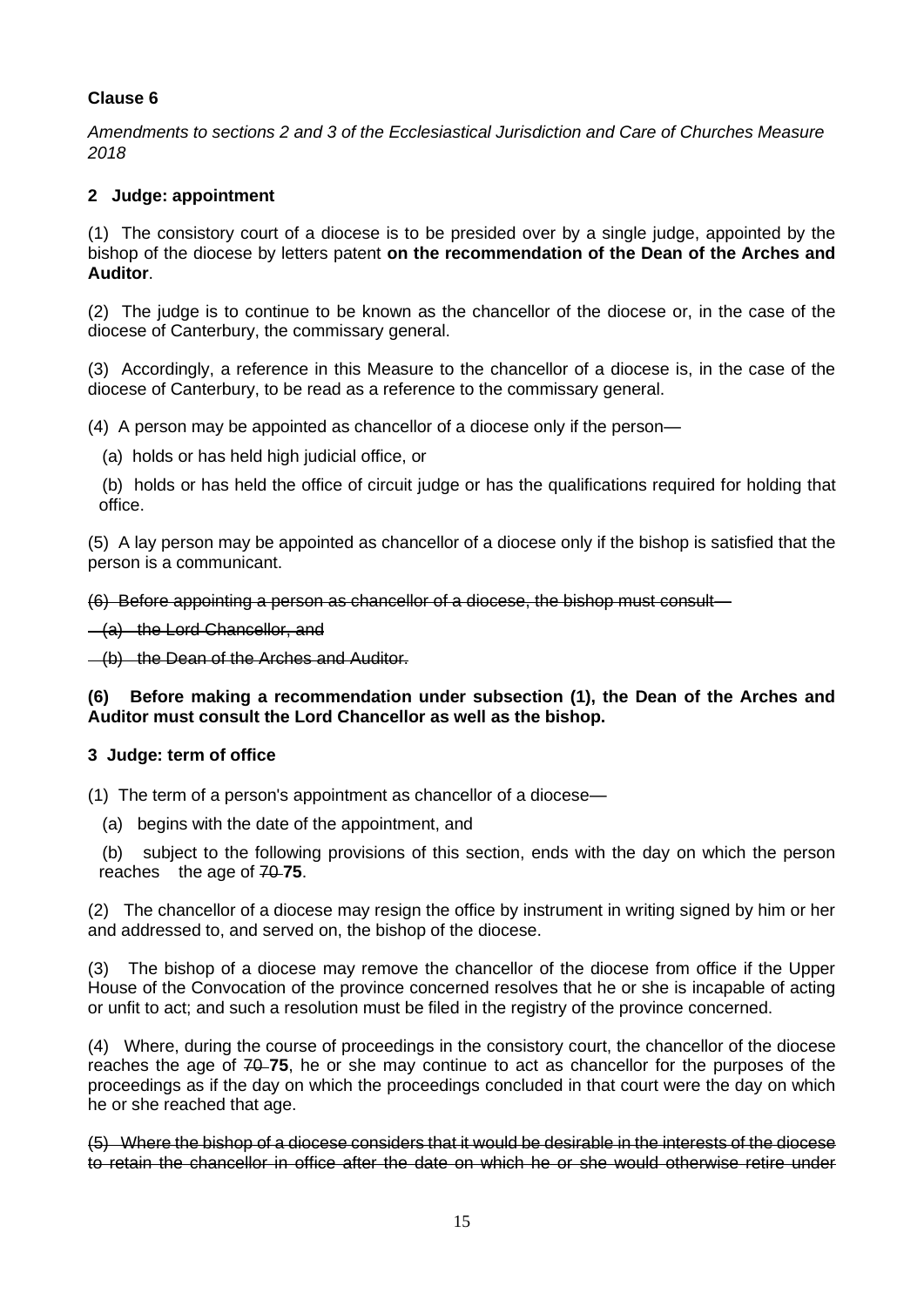subsection (1) or (4), the bishop may authorise the continuance in office of the chancellor after that date for a period of up to two years.

(6) The bishop of a diocese may authorise the further continuance in office of the chancellor of the diocese for periods of up to one year at a time.

(7) The period during which a person remains in office as chancellor may not be continued under subsection (5) or (6) beyond the date on which the person reaches the age of 75.

(8) Before authorising a period of continuance under subsection (5) or (6), the bishop must consult the Dean of the Arches and Auditor.

(9) Where the chancellor of a diocese is continuing in office under subsection (5) or (6) and, during the course of proceedings in the consistory court, the period of continuance under that subsection expires, he or she may continue to act as chancellor for the purposes of the proceedings as if the day on which the proceedings concluded in that court were the day on which the period of continuance expired.

(10) The references in subsections (1) and (4) to reaching the age of 70 **75** apply only in the case of a person appointed as chancellor on or after 31 March 1995; in the case of a person appointed as chancellor before that date, the references are to be read as references to reaching the age at which a circuit judge appointed on the day on which the person was appointed as chancellor would be obliged to vacate office.

*Amendments to section 21 of the Clergy Discipline Measure 2003*

#### **21 Provincial panels**

(1) It shall be the duty of the Clergy Discipline Commission to compile and maintain for each province, in accordance with the provisions of subsection (2) below, a list (hereinafter referred to as "the provincial panel") of persons available for appointment under the following provisions of this Measure as members of a disciplinary tribunal or of the Vicar-General's court.

(2) Each provincial panel shall contain the names of—

(a) two lay persons from each diocese nominated by the bishop of the diocese after consultation with the bishop's council, being persons who are resident in the diocese and are on the electoral roll of a parish in the diocese or on the community roll of a cathedral which is not a parish church;

(b) two persons in Holy Orders from each diocese nominated by the bishop of the diocese after consultation with the bishop's council, being persons who have served in Holy Orders for at least seven years and are resident in the diocese;

(c) ten persons nominated by the archbishop of the relevant province, being persons who have a seven year general qualification within the meaning of section 71 of the Courts and Legal Services Act 1990 (c 41) or who have held or are holding high judicial office or the office of Circuit judge **who—**

- **(i) hold or have held high judicial office, or**
- **(ii) hold or have held the office of circuit judge or have the qualifications required for holding that office;**
- **(d) such persons as may be nominated under subsection (3) below.**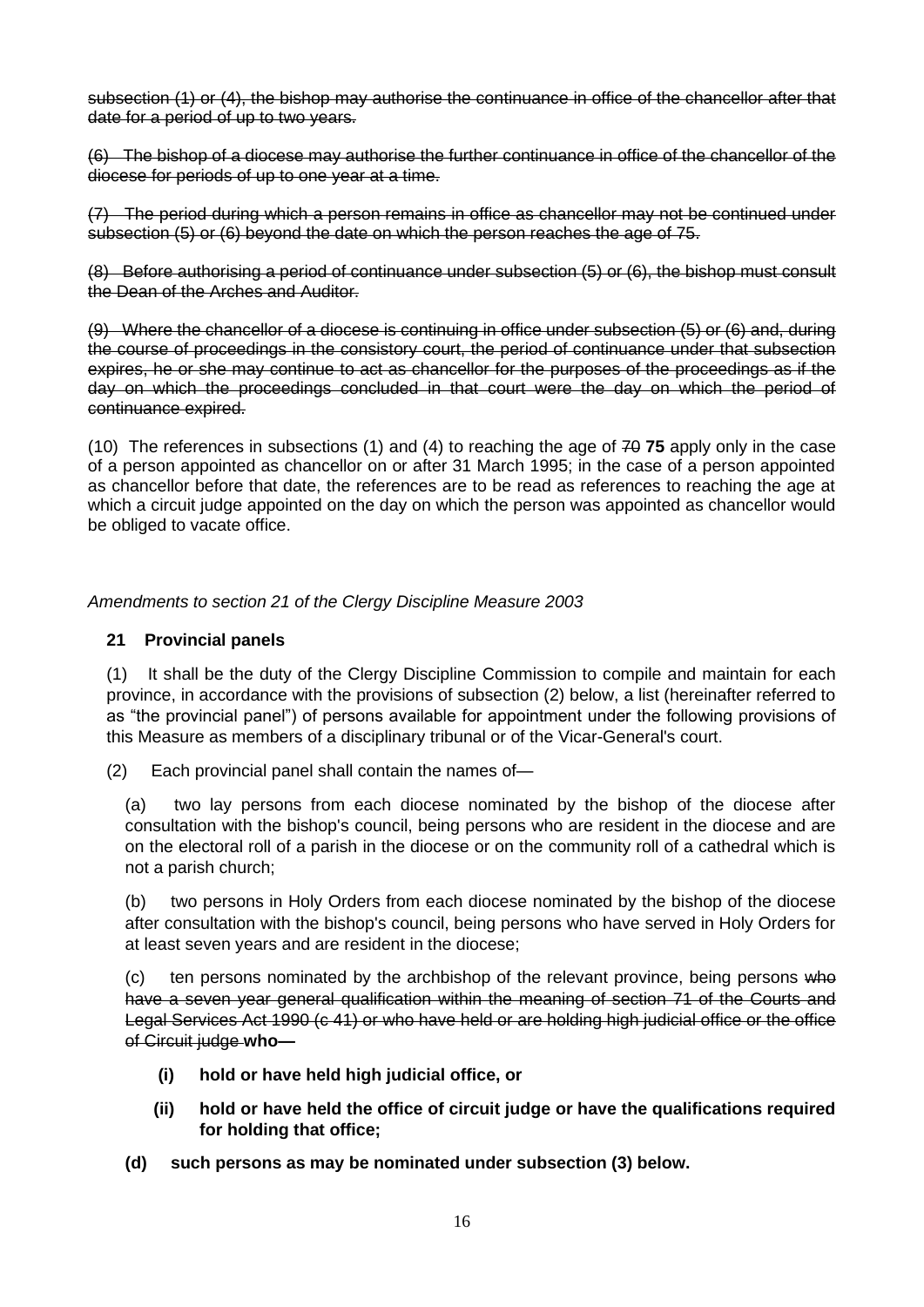(3) The archbishop of the relevant province may also nominate for inclusion on the provincial panel—

(a) not more than five persons who are resident in the province and are on the electoral roll of a parish in the province or on the community roll of a cathedral which is not a parish church; and

(b) not more than five persons who have served in Holy Orders for at least seven years and reside in the province.

(4) No lay person who is not an actual communicant, within the meaning of Rule 83(2) of the Church Representation Rules, shall be nominated to serve on the provincial panel.

(5) Persons nominated to serve on the provincial panel shall so serve for a period of six years, and on retiring from the panel, a person nominated under subsection (2)(a) or (b) or (3) shall be eligible to be nominated to serve for not more than one further period of six years, and a person nominated under subsection (2)(c) shall be eligible to be nominated to serve for one or more further periods of six years:

Provided that, of the persons nominated to serve on the provincial panel on the first occasion after the passing of this Measure, half of those nominated under paragraph (a) of subsection (2) above, half of those nominated under paragraph (b), half of those nominated under paragraph (c) and half of those nominated under subsection (3) above shall retire from the panel after serving for a period of three years, those retiring being determined by lot.

(6) Where the period of service of a person nominated to serve on the provincial panel expires while he is a member of a disciplinary tribunal or of the Vicar-General's court to which proceedings under this Measure are referred, he shall continue to be a member of the tribunal or court until the completion of the proceedings.

(7) Where a casual vacancy occurs on the provincial panel the Archbishop of the relevant province or the bishop of the relevant diocese, as the case may be, may nominate a person to fill the vacancy, and the provisions of subsections (2) and (4) above, relating to qualifications and consultations shall apply for the purposes of this subsection as they applied for the purposes of the nomination of the person whose place he takes on the panel.

(8) Any person nominated to fill a casual vacancy shall serve only for the unexpired term of service of the person whose place he takes on the panel.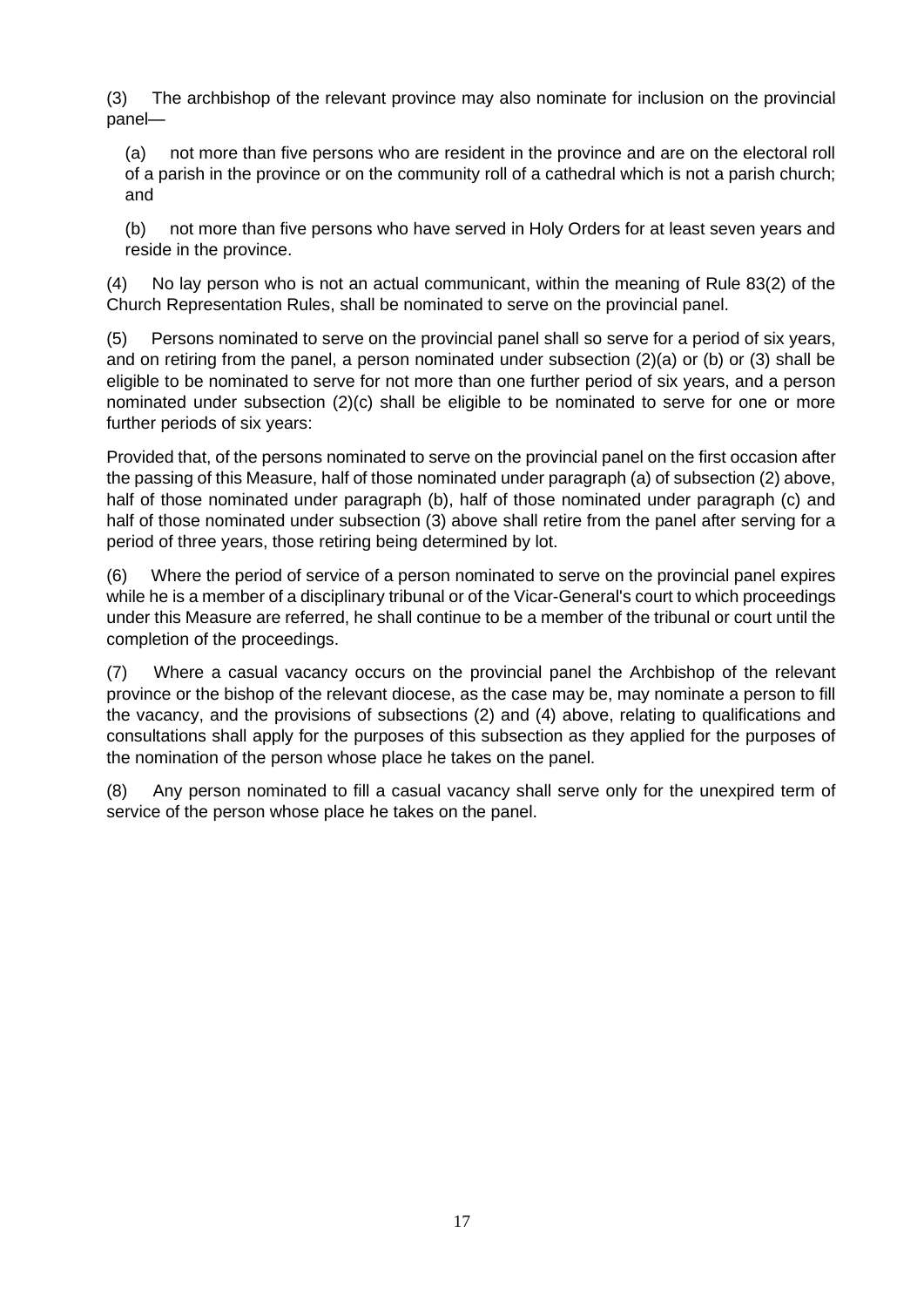*Amendments to Schedule 1 to the Church of England (Legal Aid) Measure 1994*

## **SCHEDULE 1**

#### **PROCEEDINGS FOR WHICH LEGAL AID MAY BE GIVEN**

| Description of proceedings                                                                                                                                                                                                                                                     | Description of applicants                                                                                                                                            |
|--------------------------------------------------------------------------------------------------------------------------------------------------------------------------------------------------------------------------------------------------------------------------------|----------------------------------------------------------------------------------------------------------------------------------------------------------------------|
| 1. Proceedings in any ecclesiastical court or before<br>any disciplinary tribunal commission, committee,<br>bishop or examiner in respect of an offence under<br>the Ecclesiastical Jurisdiction Measure 1963 or of<br>misconduct under the Clergy Discipline Measure<br>2003. | Any accused person.                                                                                                                                                  |
| Proceedings on an enquiry under Part I of the<br>2.<br>Incumbents (Vacation of Benefices) Measure 1977<br>conducted by a provincial tribunal.                                                                                                                                  | The incumbent concerned in the<br>proceedings.                                                                                                                       |
| <repealed></repealed>                                                                                                                                                                                                                                                          | $\langle$ repealed $\rangle$                                                                                                                                         |
| 5. Proceedings on an appeal under any Canon<br>made in pursuance of section 7 of the Church of<br>England (Legal Aid and Miscellaneous Provisions)<br>Measure 1988 against revocation of a licence<br>granted to a minister, deaconess, lay worker or<br>stipendiary reader.   | The appellant.                                                                                                                                                       |
| 6. Proceedings on an appeal under section 50 of<br>Ecclesiastical Jurisdiction<br>Measure<br>the<br>1963<br>against an intended deposition of a priest or<br>deacon from Holy Orders.                                                                                          | The appellant.                                                                                                                                                       |
| 7. Proceedings on an appeal under section 36(6)<br>or by virtue of section 37(6) of the Clergy Discipline<br>Measure 2003 against a suspension made in<br>reliance on section $36(1)(e)$ or $37(1)(e)$ of that<br>Measure.                                                     | The appellant.                                                                                                                                                       |
| Proceedings on a claim for judicial<br>8.<br>review of a decision by the president of<br>tribunals on disciplinary proceedings under<br>the Clergy Discipline Measure 2003.                                                                                                    | Any<br>person<br>who,<br>as<br>a<br>respondent to the disciplinary<br>proceedings, is an interested<br>party in the proceedings on the<br>claim for judicial review. |

#### *NOTES*

**1 In item 8, "interested party" has the meaning given in Civil Procedure Rules relating to judicial review.**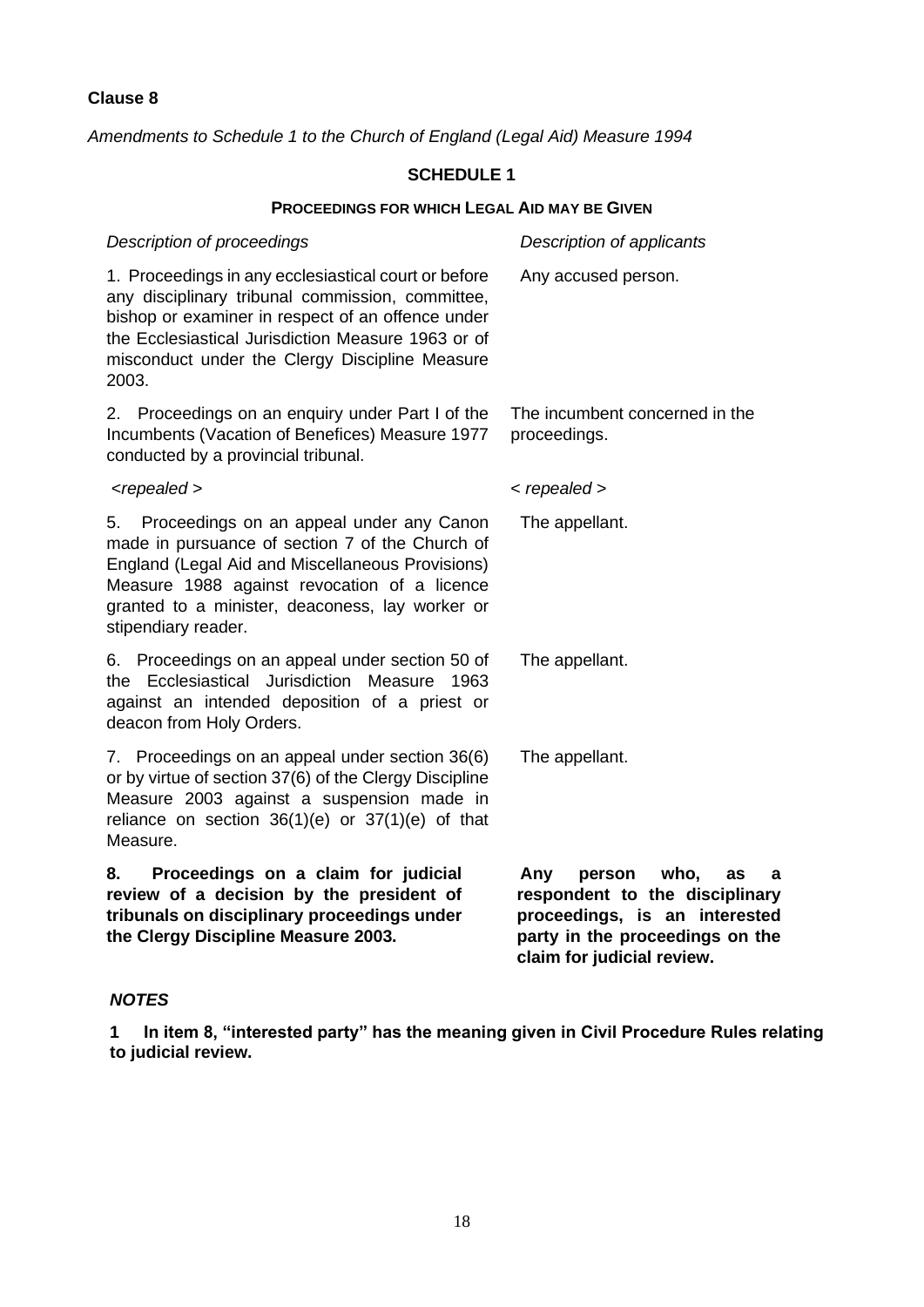*Amendment to section 20 of the Clergy Discipline Measure 2003*

## **20 Right of appeal**

(1) Subject to the following provisions of this section, in disciplinary proceedings under this Measure—

- (a) the respondent may appeal against any penalty imposed on him, and
- (b) the respondent on a question of law or fact, and the designated officer, on a question of law, may appeal against any finding of the disciplinary tribunal or the Vicar-General's court,

to the Arches Court of Canterbury (where the proceedings take place in the province of Canterbury) or the Chancery Court of York (where the proceedings take place in the province of York).

(1A) An appeal by the respondent or the designated officer may only be brought with the leave of the disciplinary tribunal or the Vicar-General's court, as the case may be, or the appeal court.

- (1B) Any application for leave of the appeal court under subsection (1A)—
	- (a) shall**, at the direction of the Dean of the Arches and Auditor, be heard either—**
		- **(i) by the Dean of the Arches and Auditor sitting alone, or**
		- (**ii) if the Dean is unable to hear the application, by a single person appointed by the Dean from among those nominated under section 21(2)(c) to serve on the relevant provincial panel**;

(b) may, if the Dean of the Arches and Auditor so directs, be determined without a hearing; and

(c) shall be granted if at least one of the judges **the person hearing the application** considers either that the appeal would have a real prospect of success or that there is some other compelling reason why the appeal should be heard.

(1C) If the disciplinary tribunal or the court grants the application for leave, it may direct that the issues to be heard on the appeal be limited in such way as the tribunal or the court may specify.]

(2) Subject to subsection (3) below, proceedings on an appeal under subsection (1) above shall be heard and disposed of by the Dean of the Arches and Auditor sitting with two persons in Holy Orders and two lay persons appointed by the president of tribunals for the purpose of those proceedings from among the persons nominated to serve on the provincial panel of the relevant province otherwise than by the bishop of the diocese concerned.

(3) In the case of an appeal from a decision of the Vicar-General's court—

(a) one of the persons in Holy Orders shall be in Episcopal Orders, whether or not that person has been nominated to serve on the provincial panel mentioned in subsection (2) above, and

(b) where the appeal is by an archbishop, subsection (2) shall have effect as if the reference to persons nominated to serve on the provincial panel otherwise than by the bishop of the diocese concerned were a reference to persons (other than the person in Episcopal Orders) nominated to serve on the provincial panel of the other province.

(4) Before the president of tribunals appoints a person to sit as a judge for the purpose of proceedings on an appeal under subsection (1) or on an application for leave to appeal under subsection (1A) above he shall satisfy himself that there is no reason to question the impartiality of that person.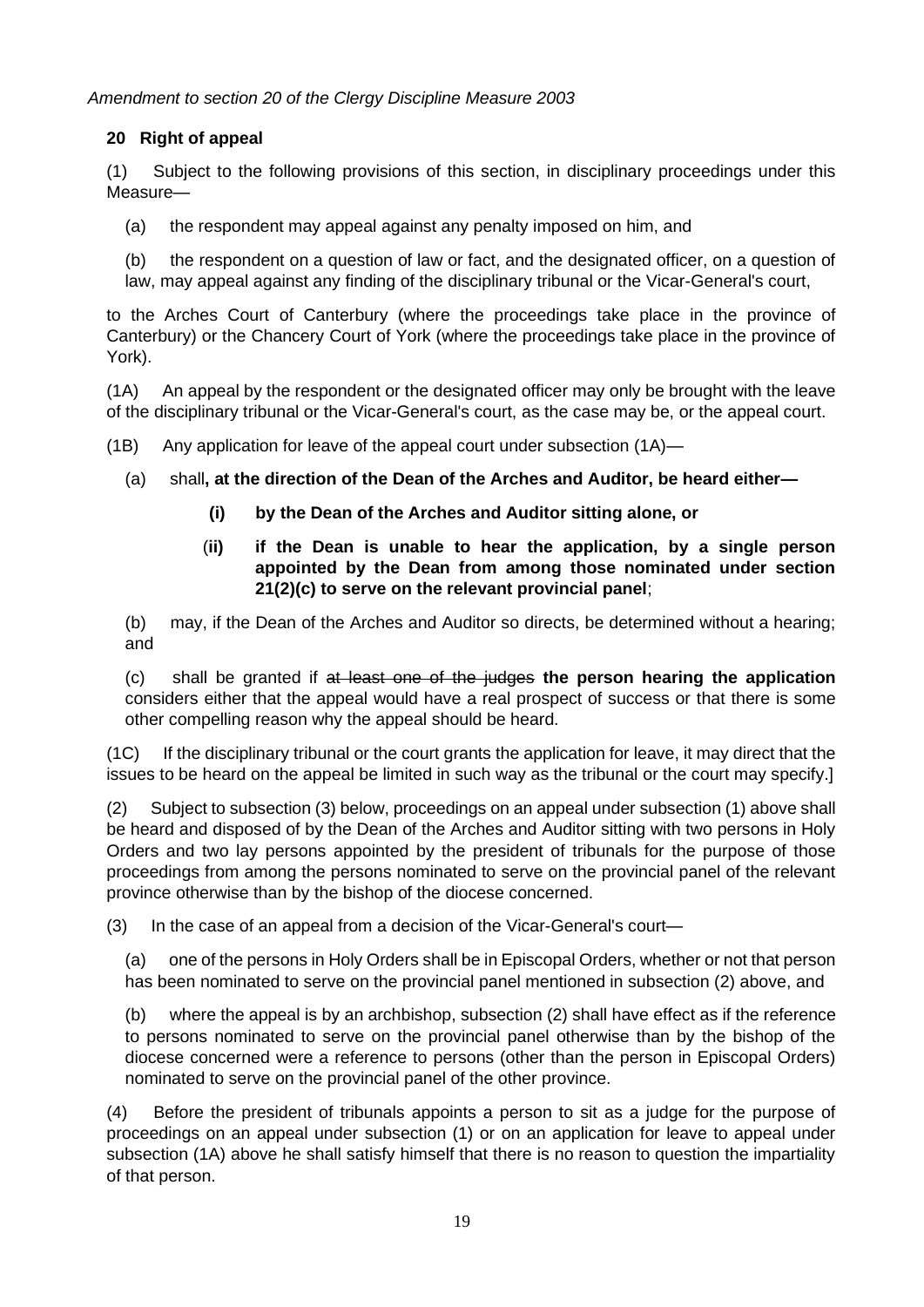(5) Before appointing a person to sit as a judge for the purpose of proceedings on an appeal under subsection (1) or on an application for leave to appeal under subsection (1A) above the president of tribunals shall afford an opportunity to the respondent to make representations as to the suitability of that person to be appointed.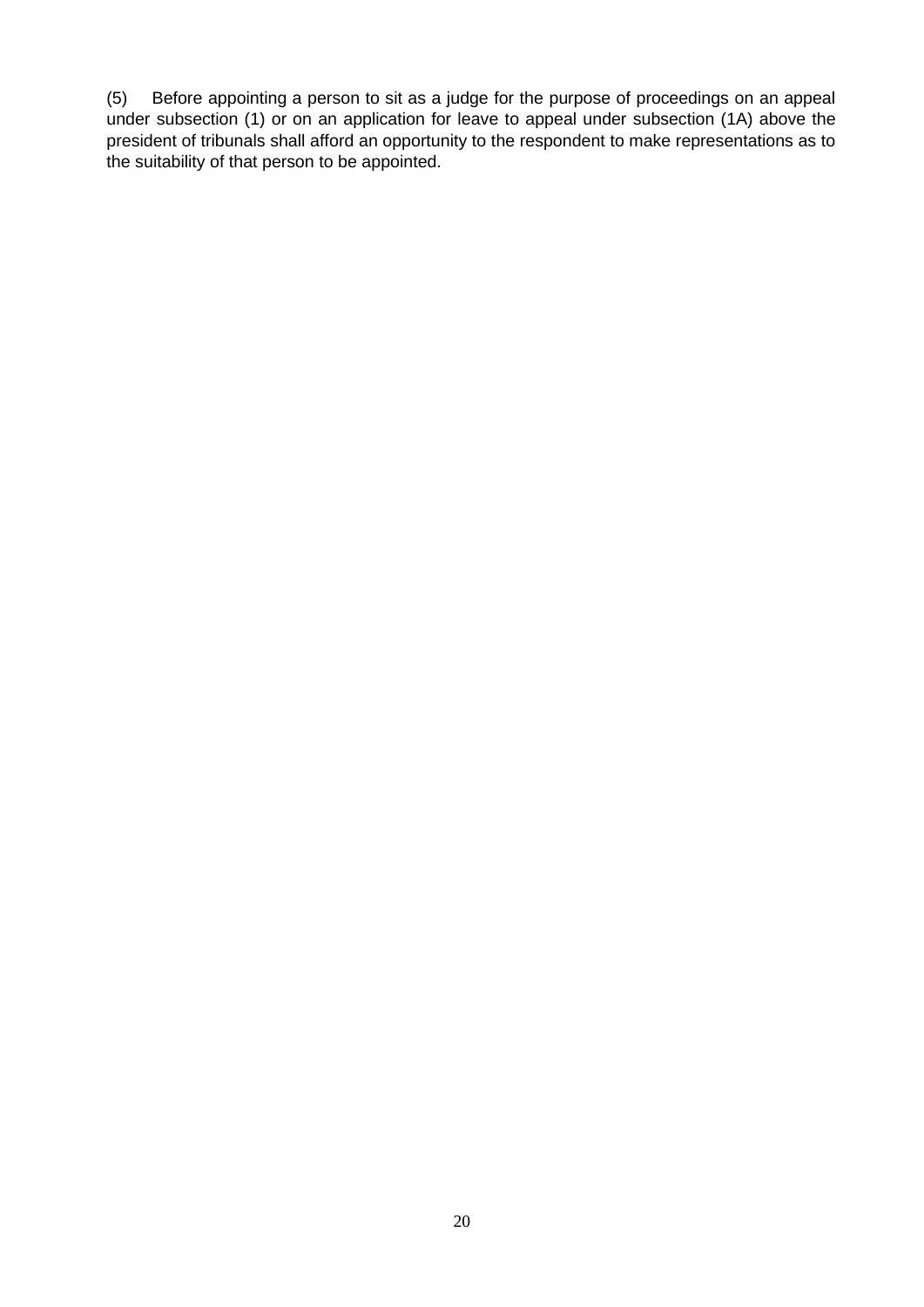*Amendments to section 35 of the Ecclesiastical Jurisdiction and Care of Churches Measure 2018* 

### **35 Duty to have regard to church's purpose and environmental protection**

A person carrying out functions of care and conservation under this Measure, or under any other enactment or any rule of law relating to churches, must have due regard to—

- **(a)** the role of a church as a local centre of worship and mission**, and**
- **(b) the importance of environmental protection.**

*Amendments to paragraph 2 of Schedule 2 to the Ecclesiastical Jurisdiction and Care of Churches Measure 2018*

### **SCHEDULE 2**

#### **DIOCESAN ADVISORY COMMITTEE: CONSTITUTION**

#### *Membership: appointment*

#### 2

- (1) The committee consists of—
	- (a) a chair,
	- (b) the archdeacon of each archdeaconry in the diocese, and
	- (c) at least 12 other members.
- (2) The chair is appointed by the bishop of the diocese after consultation with—
	- (a) the bishop's council,
	- (b) the chancellor of the diocese, and
	- (c) the Church Buildings Council.

(3) The other members are—

(a) two persons appointed by the bishop's council of the diocese from among the elected members of the diocesan synod,

(b) at least ten other persons appointed by the bishop's council of the diocese of whom—

(i) one is appointed after consultation with the Historic Buildings and Monuments Commission for England,

(ii) one is appointed after consultation with such associations as the Dean of the Arches and Auditor may from time to time designate as the relevant associations of local authorities in relation to the diocese, and

- (iii) one is appointed after consultation with the national amenity societies, and
- (c) such other persons as may be co-opted under paragraph 5.

(4) In making an appointment under sub-paragraph (3)(b), the bishop's council must ensure that the persons so appointed have between them—

(a) knowledge of the history, development and use of church buildings,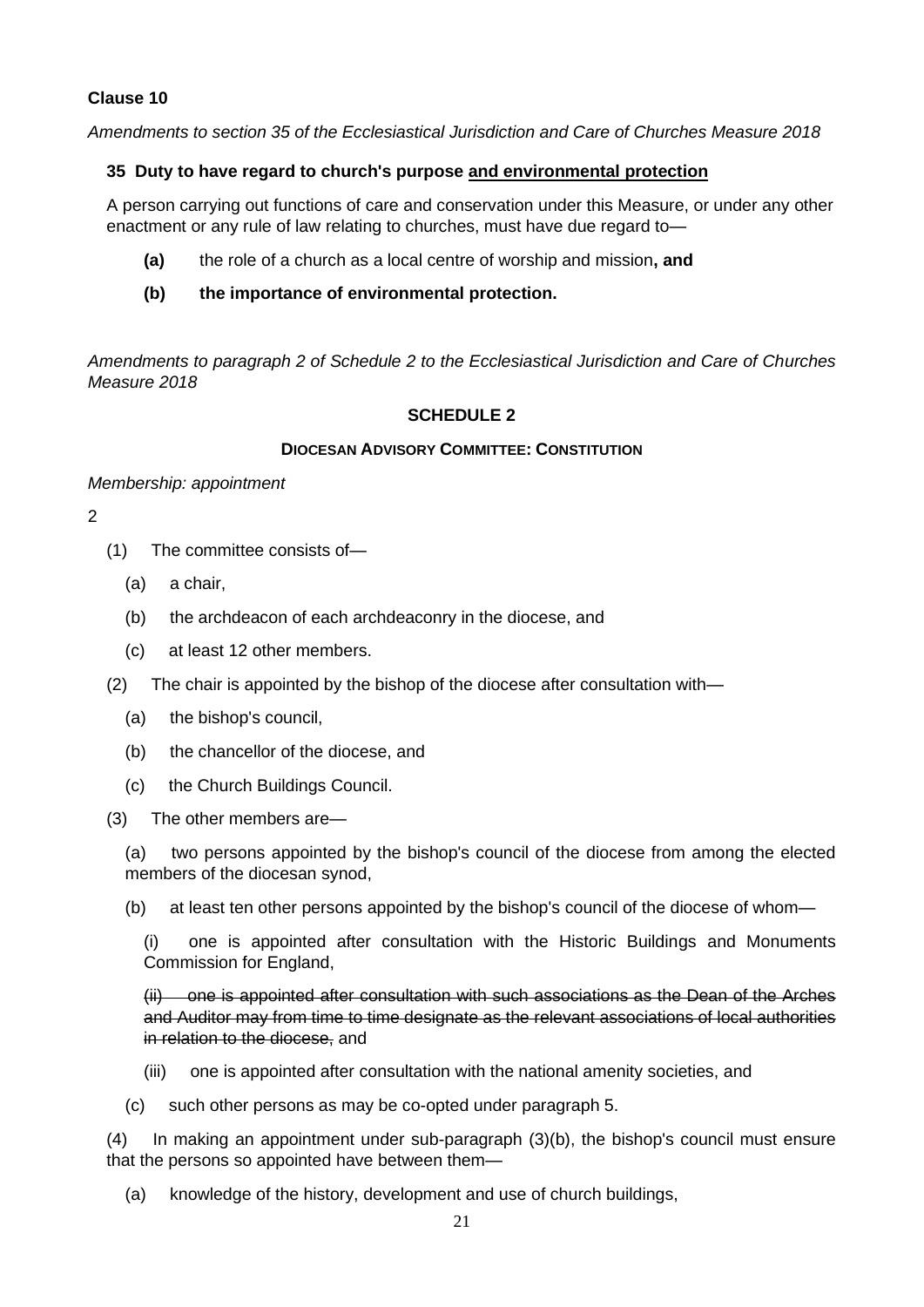- (b) knowledge of Church of England liturgy and worship,
- (c) knowledge of architecture, archaeology, art and history, and
- (d) experience of the care of historic buildings and their contents**, and**

### **(e) knowledge of environmental matters.**

(5) The first appointments of the chair and of other members under sub-paragraph (3)(a) and (b) take place as soon as practicable.

(6) Subsequent new appointments of the chair or of a member under sub-paragraph (3)(a) or (b) must be made within the period of one year following the formation of the second new diocesan synod after the latest appointments.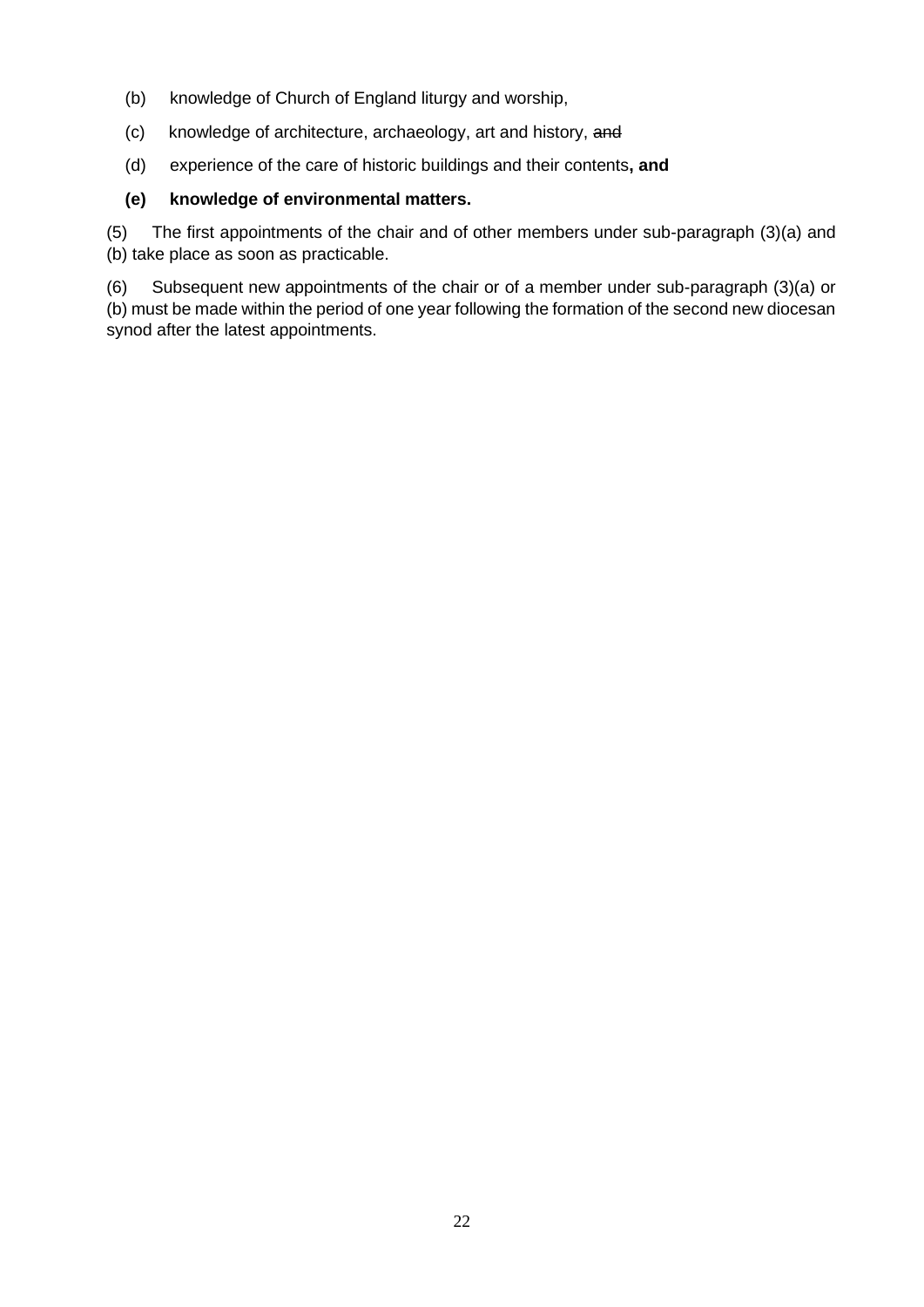*Amendments to section 1 of the Sharing of Church Buildings Act 1969*

## **1 Agreements for sharing church buildings**

(1) It shall be lawful, notwithstanding any statutory or other legal provision, for any two or more Churches to which this Act applies to make agreements, through the parties mentioned in this section and in accordance with the provisions thereof, for the sharing by them of church buildings, and to carry such agreements into effect, and such agreements are in this Act referred to as "sharing agreement".

(2) A sharing agreement may be made in respect of a single church building or two or more church buildings in the same locality, and in respect of any existing or proposed church building, and, subject to the following provisions of this Act relating to consecrated churches of the Church of England and the sharing of residential buildings, may provide for the shared building or any of the shared buildings to be owned or continue to be owned by one only of the sharing Churches or to be jointly owned by all or some of the sharing Churches.

(3) The parties to a sharing agreement shall—

(a) as respects the Church of England, be the Diocesan Board of Finance of the diocese and the incumbent and parochial church council of the parish in which the building or buildings is or are or will be situated and, where a team ministry is established for the benefice comprising that parish,—

(i) any vicar in the team ministry to whom a special cure of souls in respect of the parish has been assigned by a scheme under the Pastoral Measure 1983 **Mission and Pastoral Measure 2011** or by his licence from the bishop; or

(ii) any member of the team to whom a special responsibility for pastoral care in respect of the parish has been assigned under section 20(8A) **section 34(8)** of that Measure, the parish not being one in respect of which a special cure of souls has been assigned as mentioned in paragraph (i) above

(b) as respects any other Church, be such persons as may be determined by the appropriate authority of that Church;

and shall also include, in the case of an existing building, the person (if not otherwise a party) in whom the building is vested and any managing trustees thereof, and may also include, in the case of a proposed building, any person in whom it is to be vested or who is to be a managing trustee thereof.

(4) A sharing agreement shall not be made on behalf of the Church of England without the consent of the bishop and the mission and pastoral committee of the diocese concerned, and the appropriate authority of any other Church to which this Act applies may require the consent of any body or person specified by the authority to be given to sharing agreements made on behalf of that Church.

(5) Where a church building is held on trust for educational purposes which include instruction in religious knowledge according to the faith and practice of the Church of England, the consent of the Diocesan Education Committee of the diocese concerned to a sharing agreement in respect of that building shall be required in lieu of the consent of the mission and pastoral committee thereof, and the agreement shall be subject to the approval of the Secretary of State.

(6) Where a benefice is vacant and a suspension period is current under section 67 of the Pastoral Measure 1983 **section 85 of the Mission and Pastoral Measure 2011**, subsection (3)(a) of this section shall have effect with the substitution for the reference to the incumbent of a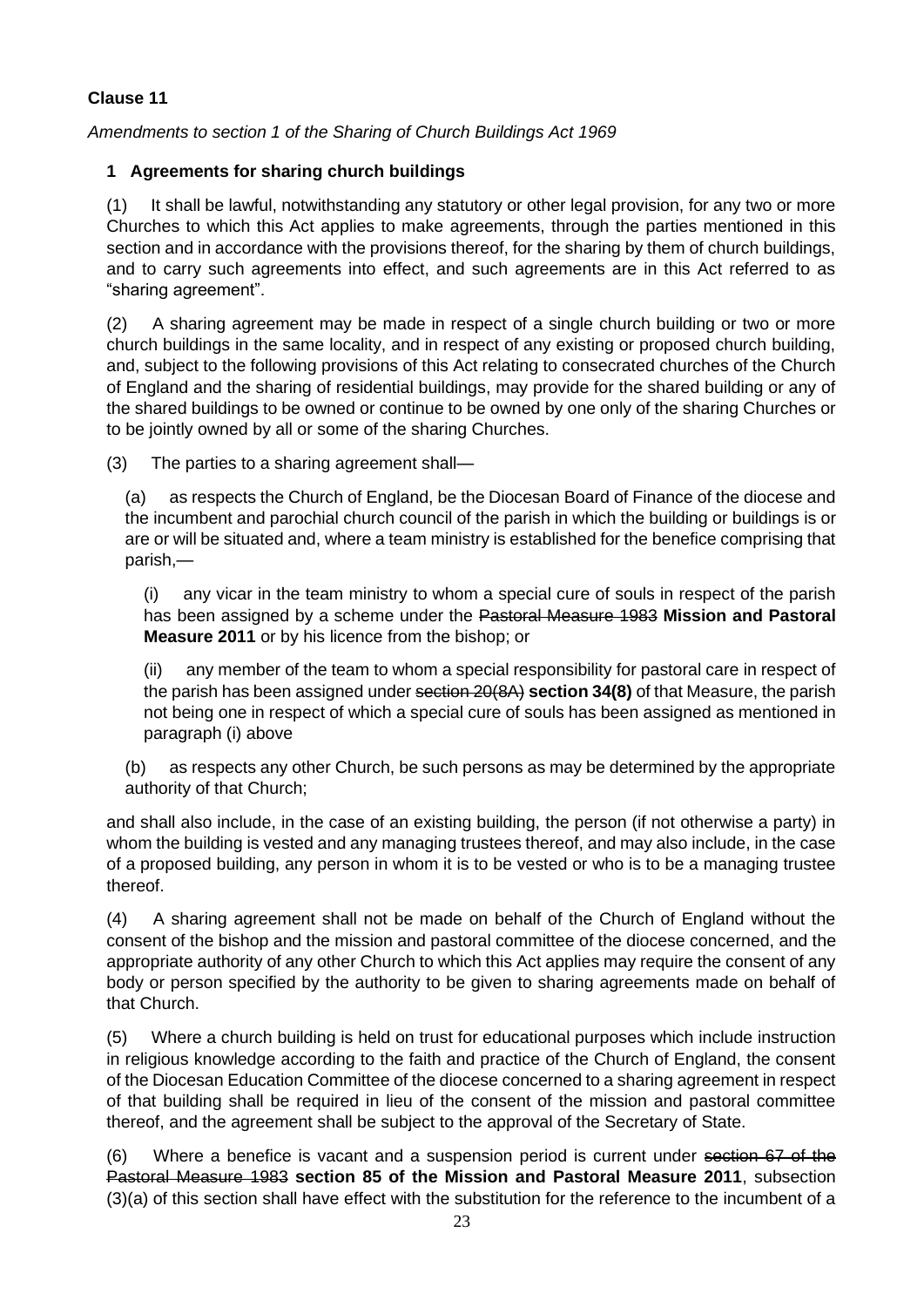reference to the minister in charge of the parish **or the bishop of the diocese concerned**, but otherwise a sharing agreement shall not be made on behalf of the Church of England during a vacancy in the benefice concerned.

(7) Where a see is vacant, or the bishop of the diocese is unable because of illness or absence to give his consent under subsection (4) of this section, the archbishop of the province may appoint by an instrument under his hand a suffragan or assistance bishop or an archdeacon of the diocese to act in place of the bishop under the said subsection for a period specified in the instrument; and in the event of a vacancy in the see of an archbishop or his illness or absence, and appointment under this subsection, either in respect of the see of the archbishop or another see in the province, may be made by the other archbishop.

(8) A sharing agreement shall be under seal and shall be registered, in the case of the Church of England, in the registries of the province and diocese, and, in the case of other Churches, in the registry or office of the appropriate authority, and the consent required as aforesaid shall be signified in writing by the secretary or clerk of the body concerned or by the person concerned and shall be registered with the deed.

(9) A sharing agreement shall be binding on the successors to the parties thereto, that is to say, on the persons who would at any subsequent time be required to be parties if the agreement were then being made, and any reference in this Act to the parties to a sharing agreement shall be construed, as respects anything done at a subsequent time, as referring to the said persons.

(10) A sharing agreement may be amended by agreement of the parties thereto and with the consents that would then be required to a new sharing agreement.

**(11) In subsection (6), the reference to the minister in charge of the parish in question is a reference to—**

**(a) a curate licensed to the charge of the parish, or**

**(b) a minister acting as priest-in-charge of the benefice to which the parish belongs.**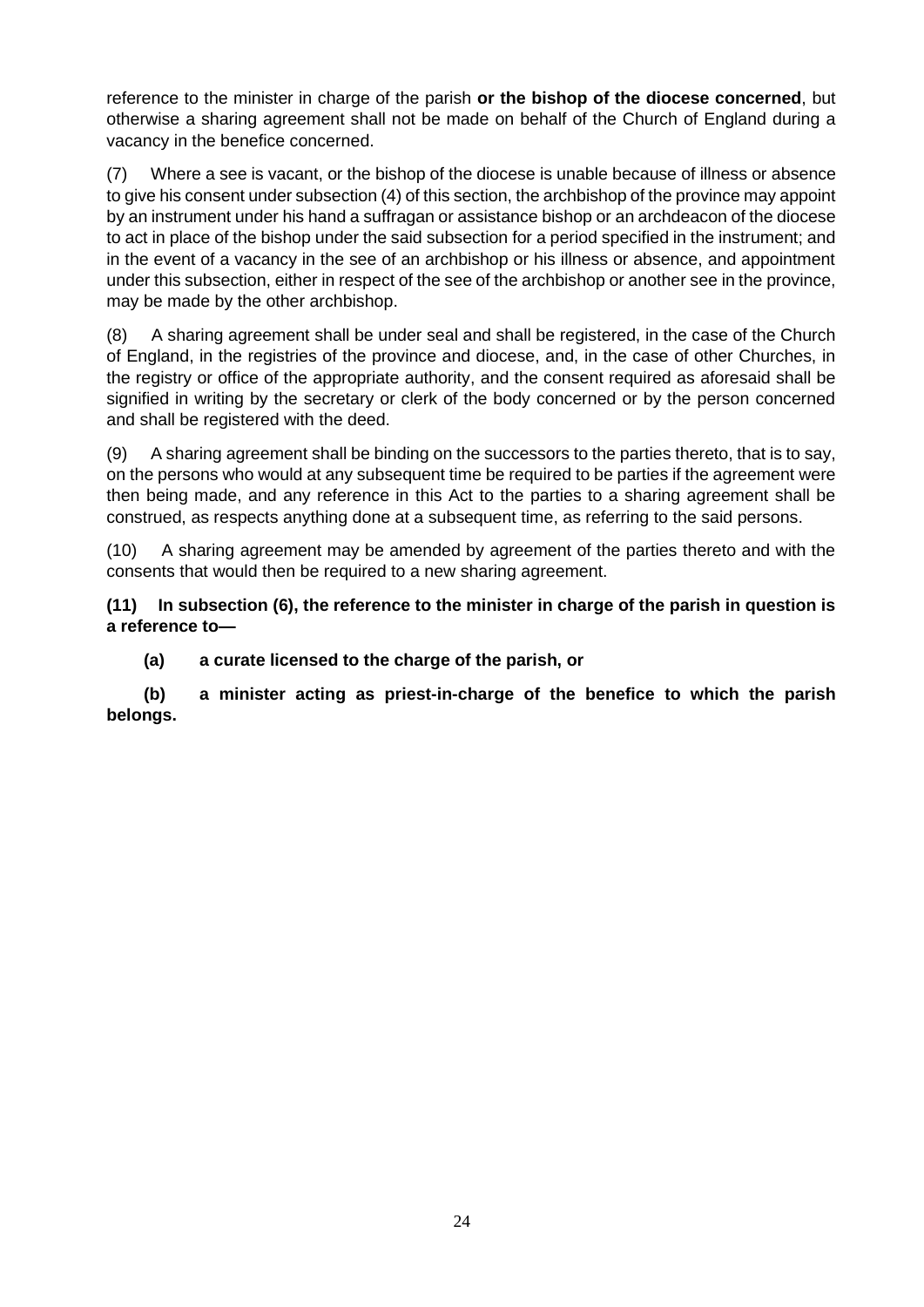*Amendments to section 2(1) and (2) of the Care of Cathedrals Measure 2011*

## **2 Approval required for alterations to cathedrals**

(1) Subject to subsection (2) and to sections 5 and 6 the Chapter of a cathedral shall not, unless it has been approved under this Measure, implement or consent to the implementation of any proposal—

(a) for the carrying out of works, including works of repair or maintenance, on, above or below land the fee simple in which is vested in the corporate body, being works which would materially affect—

(i) the architectural, archaeological, artistic or historic character of the cathedral church or any building within the precinct of the cathedral church which is for the time being used for ecclesiastical purposes, or

- (ii) the immediate setting of the cathedral church, or
- (iii) any archaeological remains in or under the cathedral church or within its precinct, or
- (iv) any human remains in or under the cathedral church or within its precinct, or

(b) for the sale, loan or other disposal of any object the property in which is vested in the corporate body or which is in the possession or custody of the corporate body or to whose possession or custody the corporate body is entitled, being an object of architectural, archaeological, artistic or historic interest, including any object to which section 7 applies,

#### **(ba) for the removal of any such object as is referred to in paragraph (b) from the cathedral church, from a building within the precinct or from anywhere else within its precinct, to a place where the object is to be put on display,** or

(c) for the carrying out of any work to any such object as is referred to in paragraph (b) which would materially affect the architectural, archaeological, artistic or historic character of the object, or

(d) for the permanent addition to the cathedral church of any object which would materially affect the architectural, archaeological, artistic or historic character of the cathedral church.

(2) Subsection (1) shall not apply in relation to anything which—

(a) is done by the Chapter in furtherance of its duties under the constitution and statutes of the cathedral church with respect to the ordering of services or otherwise in furtherance of the mission of the cathedral church,

#### (b) **except in a case within subsection (1)(ba),** is of a temporary nature, and

(c) does not materially affect the fabric of the cathedral church.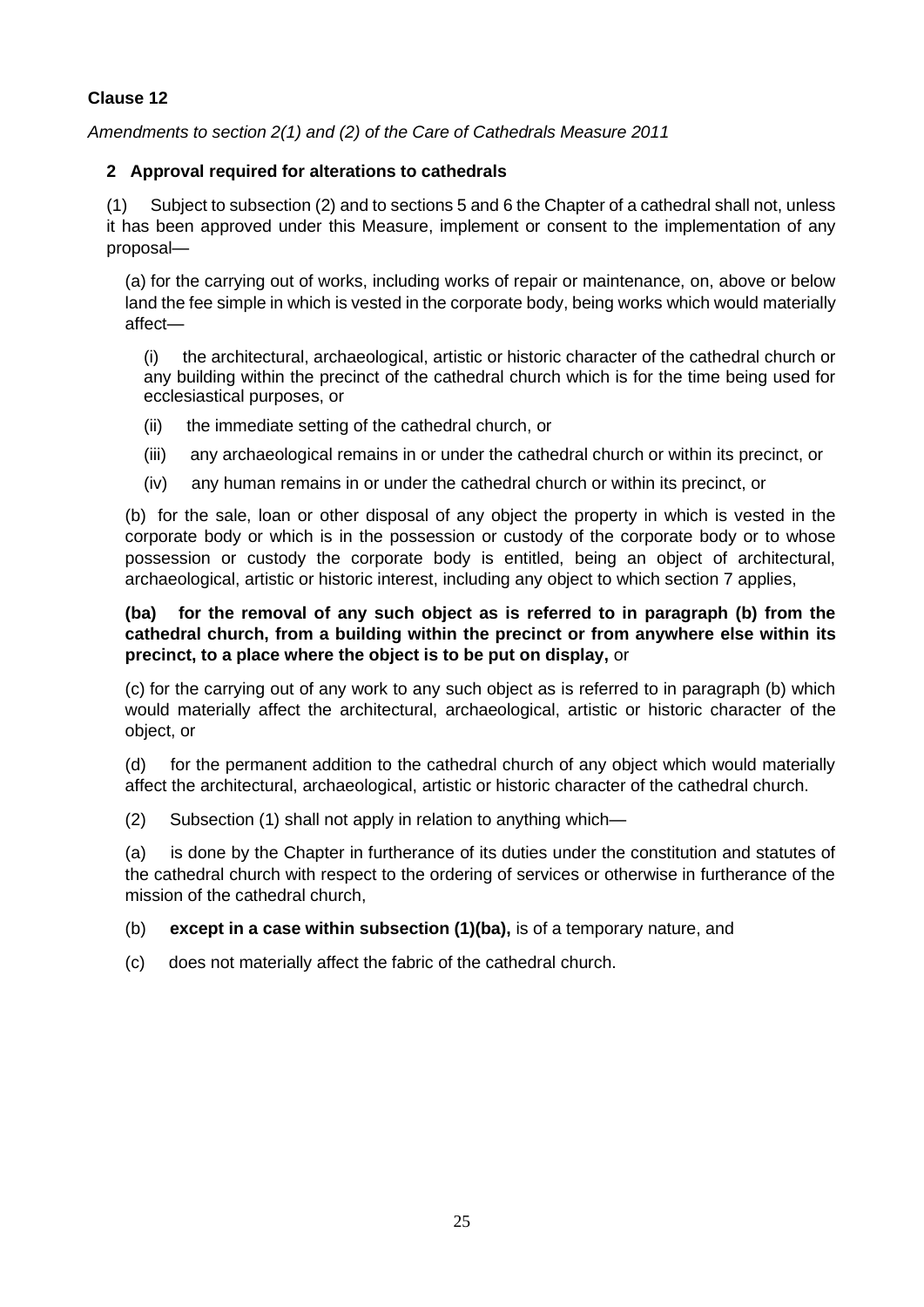*Amendment to section 20 of the Church Property Measure 2018*

## **20 Dealings**

(1) The power of a DBF or management subsidiary to deal with diocesan glebe land (whether by way of sale, exchange, lease, mortgage, charge or otherwise) is exercisable in accordance with this section and sections 21 and 22.

(2) The DBF or subsidiary may, if it thinks it necessary, include such terms for safeguarding the amenities of land that will be affected by the proposed transaction as it considers reasonable and proper, having regard to all the circumstances.

(3) A DBF or management subsidiary may permit a person to reside, without paying rent, in a dwelling house situated on the diocesan glebe land if the bishop of the diocese has declared that the person is engaged in the cure of souls within the diocese.

(4) Where a DBF or management subsidiary sells, exchanges or leases diocesan glebe land and the document giving effect to the transaction includes a restrictive covenant imposed for the benefit of church land or parsonage land, the covenant is enforceable by the DBF or subsidiary as if it were the owner of that land.

**(4A) A DBF or management subsidiary may grant a lease of diocesan glebe land, other than a short lease (as to which, see subsection (5)), only if—**

- **(a) it has obtained a written report on the proposed transaction from a designated adviser instructed by and acting exclusively for it, and**
- **(b) having considered the report, it is satisfied that the terms of the proposed transaction are the best that can reasonably be obtained for the diocese.**

(5) A DBF or management subsidiary may grant a short lease of diocesan glebe land only if—

(a) it has obtained advice on the proposed transaction from a person who it believes has the necessary ability and practical experience to provide it with competent advice, and

(b) having considered the advice, it is satisfied that the terms of the proposed transaction are the best that can be reasonably obtained for the diocese.

(6) "Short lease" means a lease for a term of no more than seven years which is not granted wholly or partly at a premium.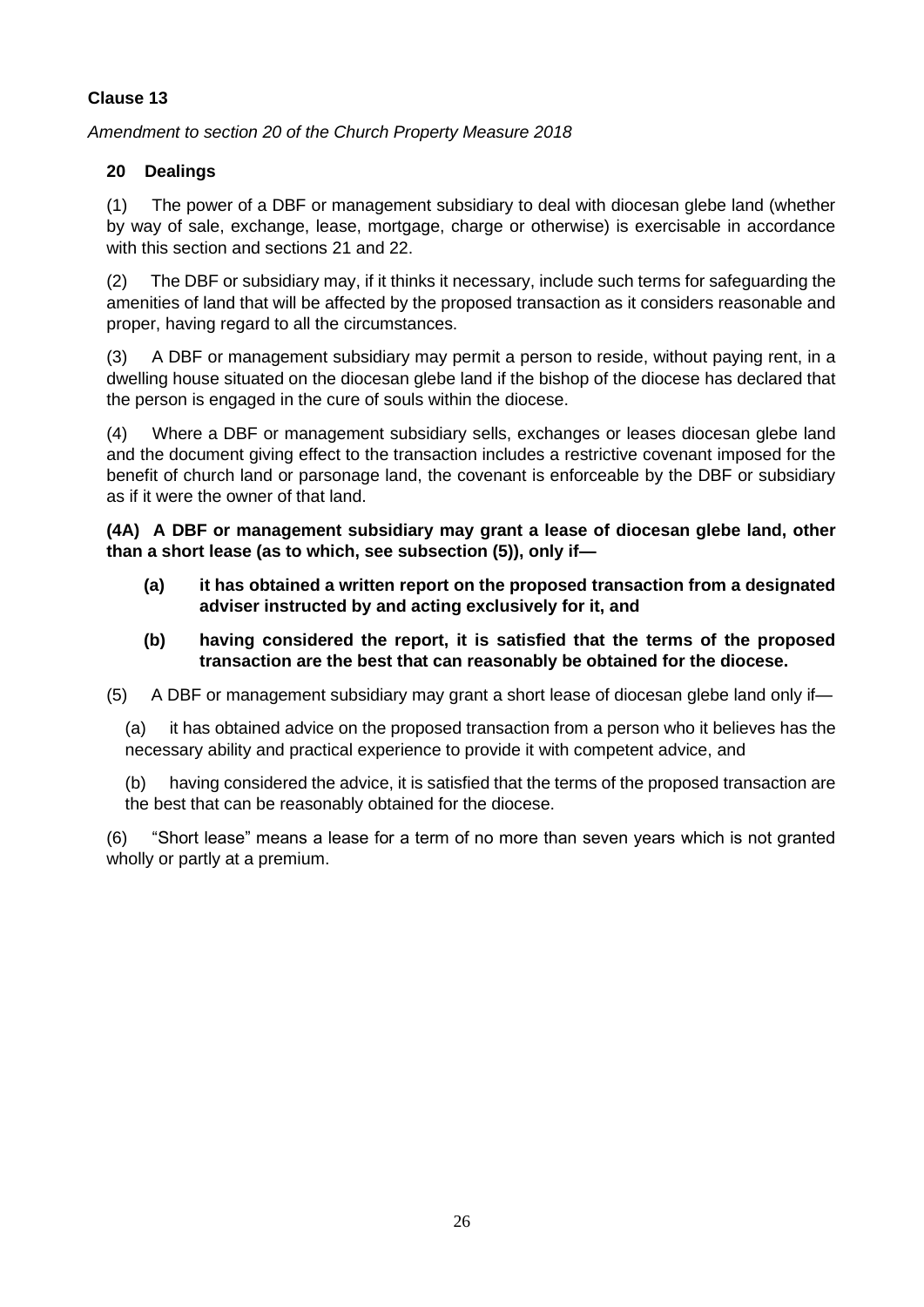*Amendment to Rule M8 of the Church Representation Rules*

#### *Qualifications of persons to be elected*

#### **M8**

(1) A person is qualified for election as a parochial representative of the laity to the deanery synod or PCC under Rule M6(1)(a) or (b) if—

- (a) the person is aged 16 or over,
- (b) he or she is an actual communicant, and

(c) his or her name is on the roll of the parish and, unless he or she is aged under 18 at the date of the election, has been on the roll for at least the preceding six months.

(2) But if the person has his or her name on the roll of more than one parish, he or she must choose one of the parishes concerned for the purpose of qualifying for election as a parochial representative of the laity to the deanery synod.

**(2A) Where a person does not satisfy the condition in paragraph (1)(b), or the condition in paragraph (1)(c) for the person's name to have been on the roll for at least the previous six months, the bishop may waive the condition concerned so far as it applies to qualification for election to the PCC, if the bishop considers there are exceptional circumstances which justify waiving the condition.**

[…]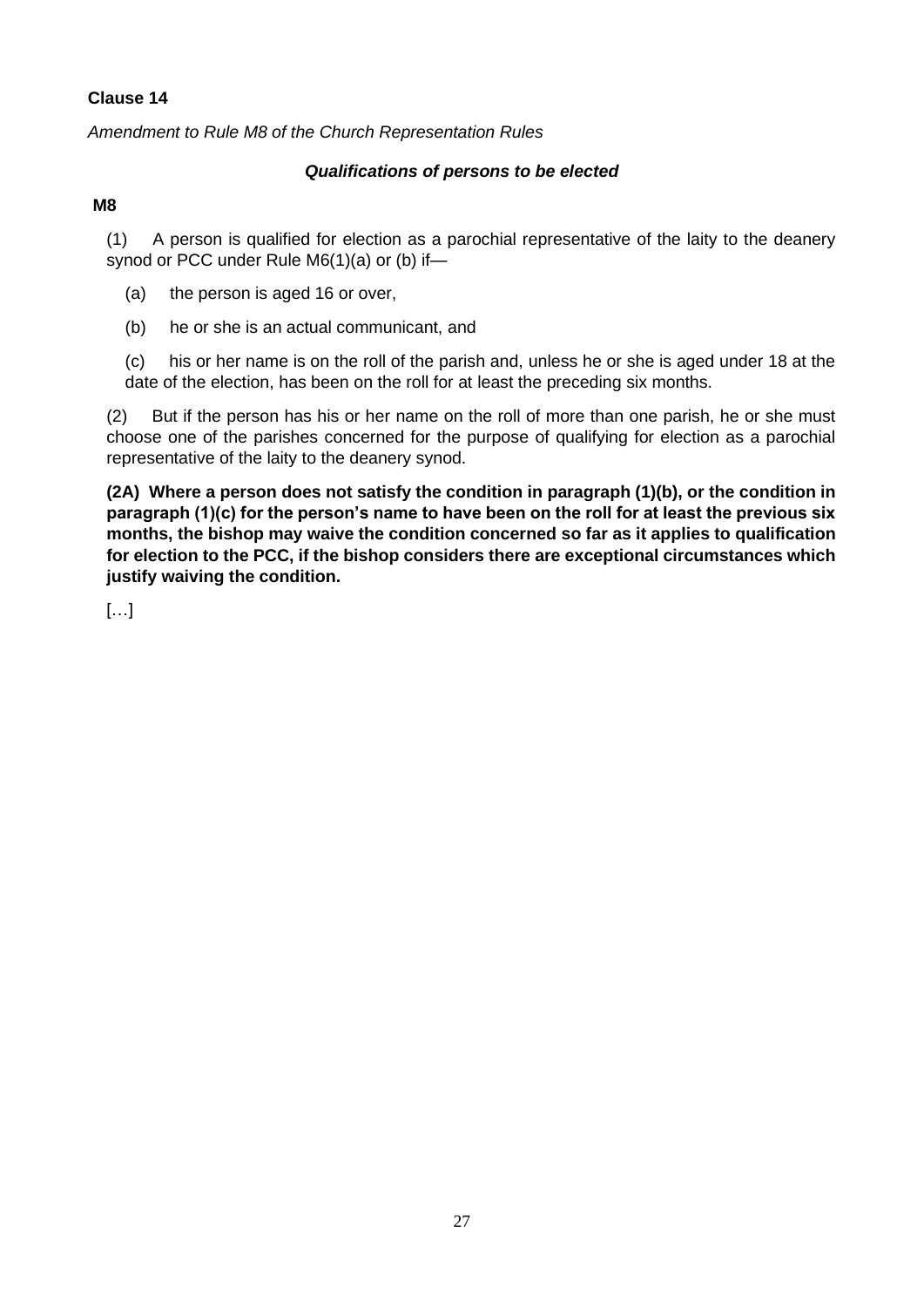*Amendments to sections 5, 6(4) and 7 of the Church Commissioners Measure 1947*

## **5 Constitution and functions of Board of Governors**

(1) The Board shall consist of the Commissioners mentioned in paragraph 1(b) of Schedule 1 to this Measure.

(2) The Archbishop of Canterbury shall be the chairman of the Board and—

(a) he may appoint a deputy chairman from among the members of the Board, who may act as chairman in the Archbishop's absence at any meeting to be held during the period of five years following the date of his appointment; and

(b) if neither the chairman nor the deputy chairman is present at any meeting, the members attending the meeting may elect a member to act as chairman of that meeting.

(3) Subject to the provisions of this Measure, all the functions and business of the Commissioners shall be exercised and transacted by the Board.

(4) The Board shall have power—

(a) to refer for consideration and report any matter within their jurisdiction to the Assets Committee or the Audit **and Risk** Committee, or to any other committee which the Board may appoint for the purpose or which the Board and the Archbishops' Council acting jointly may appoint;

(b) to authorise the Assets Committee or any other such committee as aforesaid, to do and complete any matter on behalf of the Board;

(c) to make general rules for the direction and guidance of the Assets Committee or any committee appointed by the Board, as to the matters and acts to be considered and done by that committee, and as to the general principles upon which that committee shall act in carrying out such functions as may from time to time be delegated to them by the Board.

(4A) Commissioners shall constitute a majority of the members of any committee appointed under subsection (4)(a) above.

**(4B) A committee constituted by or under this Measure may itself establish one or more sub-committees and may delegate functions to any sub-committee so established.**

**(4C) A sub-committee established by a committee constituted by or under this Measure may itself delegate functions to the chair or deputy chair of the sub-committee or to an appropriate officer.** 

## **6 Assets Committee and Audit and Risk Committee**

(4) The Standing Orders regulating the procedure of the Board, the Assets Committee or any committee appointed by the Board may provide for**—**

**(a)** authorising the chairman, deputy chairman or an appropriate officer to act on behalf of the Board, the Assets Committee or other committee, as the case may be, in relation to such matters as the Board **or the committee in question** may think fit**;**

**(b) authorising an appropriate officer to act in relation to a matter on behalf of a person authorised by virtue of paragraph (a) to act in relation to that matter.**